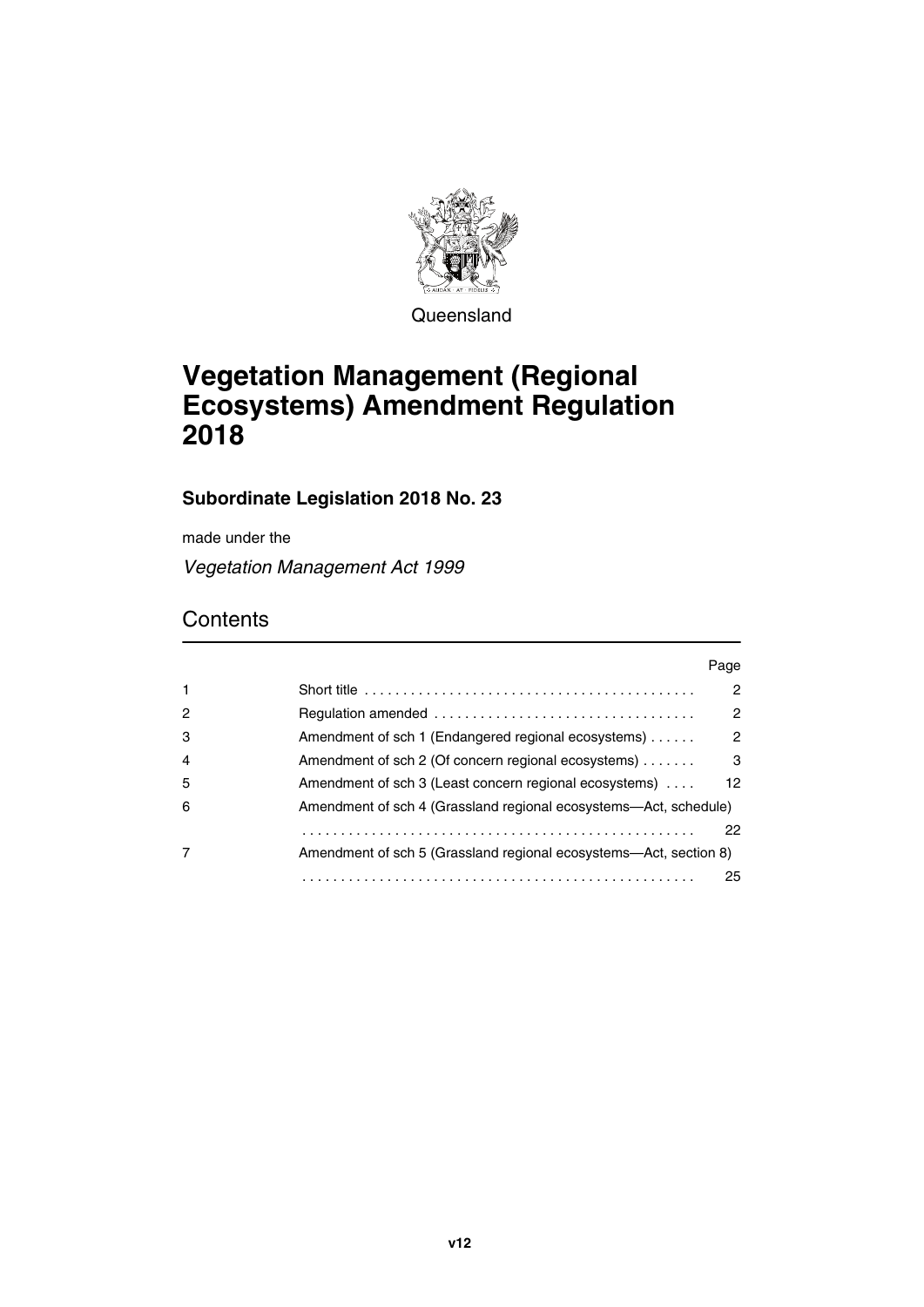[s 1]

### <span id="page-1-0"></span>**1 Short title**

<span id="page-1-1"></span>This regulation may be cited as the *Vegetation Management (Regional Ecosystems) Amendment Regulation 2018*.

### <span id="page-1-2"></span>**2 Regulation amended**

<span id="page-1-3"></span>This regulation amends the *Vegetation Management Regulation 2012*.

### <span id="page-1-4"></span>**3 Amendment of sch 1 (Endangered regional ecosystems)**

<span id="page-1-5"></span>(1) Schedule 1, part 1—

*insert—*

*Acacia cambagei* woodland on Cainozoic clay plains 11.4.6

(2) Schedule 1, parts 2, 5 and  $6-$ 

*omit.*

(3) Schedule 1, part 8, entries for regional ecosystem numbers 13.3.1 and 13.3.2—

*omit.*

(4) Schedule 1, part 9—

*insert—*

Complex notophyll to microphyll vine forest on 12.3.16 alluvial plains

*Melaleuca irbyana* low open forest on alluvial plains 12.3.18

*Eucalyptus moluccana* and/or *Eucalyptus tereticornis* and *E. crebra* open forest to woodland, with a sparse to mid-dense understorey of *Melaleuca irbyana* on alluvial plains 12.3.19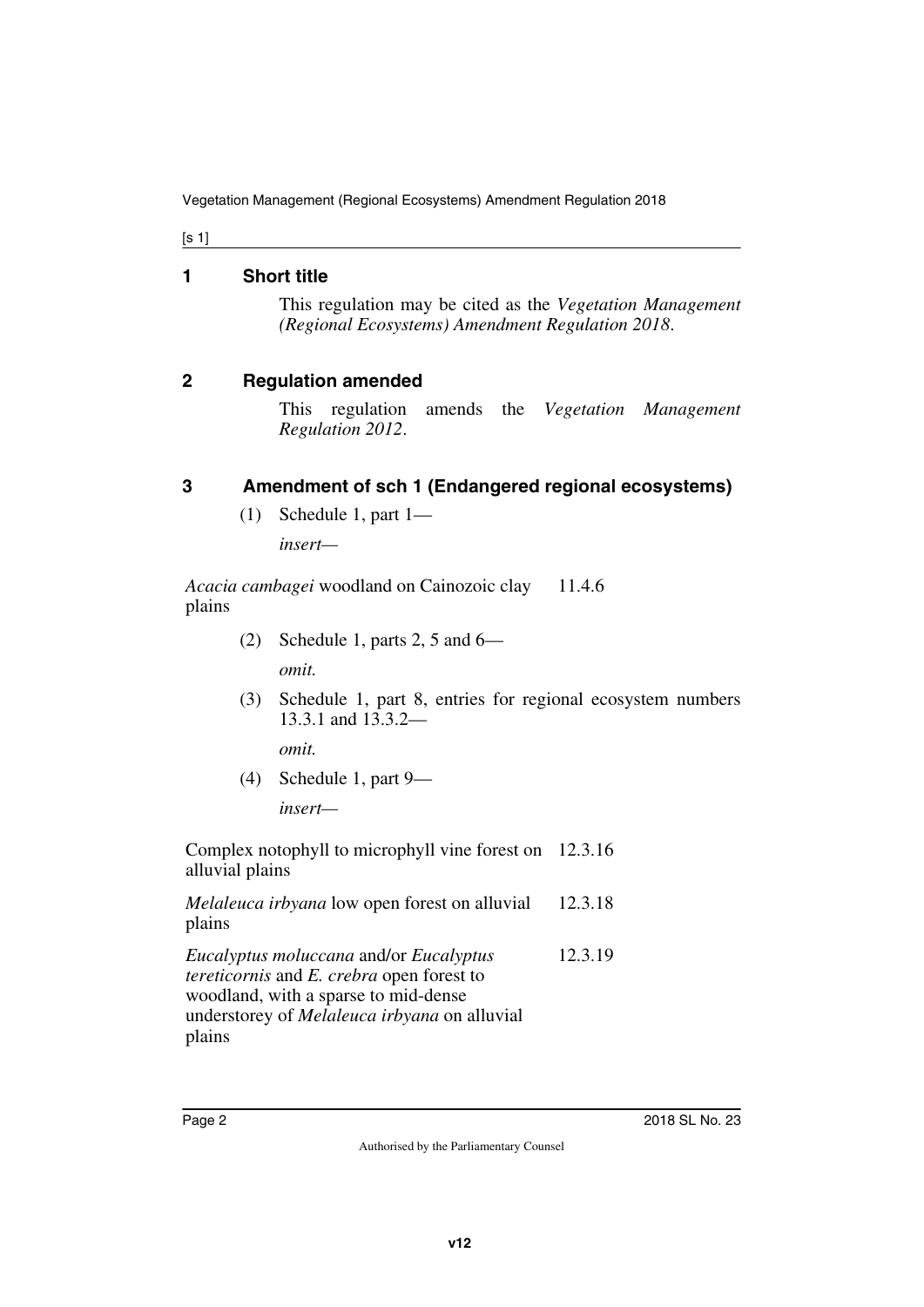| Melaleuca quinquenervia, Casuarina glauca±<br>Eucalyptus tereticornis, E. siderophloia open<br>forest on low coastal alluvial plains                              | 12.3.20    |
|-------------------------------------------------------------------------------------------------------------------------------------------------------------------|------------|
| Complex microphyll vine forest on alluvial<br>plains                                                                                                              | 12.3.21    |
| Corymbia citriodora subsp. variegata and/or E.<br>moluccana, E. tereticornis, E. crebra open forest<br>with Melaleuca irbyana understorey on<br>sedimentary rocks | 12.9-10.27 |
| Angophora leiocarpa, Eucalyptus interstans±<br>Corymbia intermedia, E. tereticornis woodland<br>on sedimentary rocks                                              | 12.9-10.28 |
| Eucalyptus racemosa subsp. racemosa and/or E. 12.11.27<br>seeana and Corymbia intermedia woodland on<br>metamorphics± interbedded volcanics                       |            |

(5) Schedule 1, parts 3 to 10—

*renumber* as schedule 1, parts 2 to 7.

### <span id="page-2-0"></span>**4 Amendment of sch 2 (Of concern regional ecosystems)**

<span id="page-2-1"></span>(1) Schedule 2, part 1, entry for regional ecosystem number 11.4.6—

*omit.*

(2) Schedule 2, part 1—

*insert—*

Semi-deciduous notophyll to mesophyll vine forest, fringing or in the vicinity of watercourses, on lowlands (subregion 1) 11.3.40

> (3) Schedule 2, part 2, entries for regional ecosystem numbers 3.2.17, 3.2.19, 3.2.25, 3.3.3, 3.3.7, 3.3.54, 3.3.66, 3.5.5, 3.5.13, 3.5.17, 3.5.23, 3.5.30, 3.5.31, 3.10.3, 3.10.8, 3.10.17, 3.11.1, 3.11.14, 3.11.16, 3.12.1, 3.12.5, 3.12.7, 3.12.24, 3.12.25, 3.12.27, 3.12.29 and 3.12.31—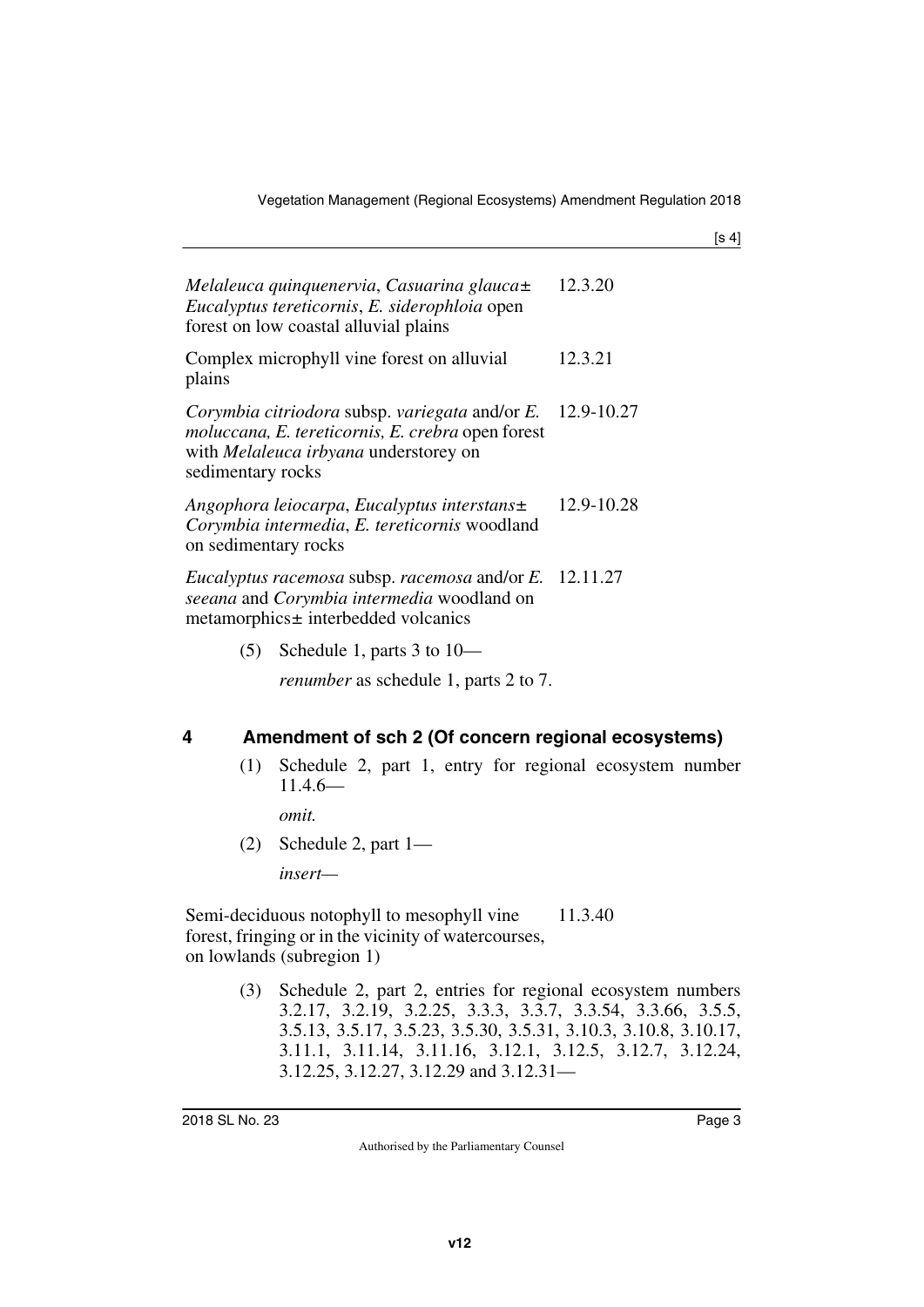*omit.*

(4) Schedule 2, part 2 *insert—*

*Melaleuca viridiflora* and *Neofabricia myrtifolia* 3.2.15 woodland on beach ridges *Melaleuca arcana* and *Thryptomene oligandra* open heath in swampy areas on sand plains 3.2.20 *Melaleuca viridiflora* and *Asteromyrtus symphyocarpa* low woodland on colluvial plains 3.5.15 *Eucalyptus leptophleba* woodland on plains 3.5.25 *Eucalyptus platyphylla ± Corymbia clarksoniana* woodland to open forest on flat wet plains 3.5.26 *Melaleuca citrolens ± M. foliolosa ± M. viridiflora* low open woodland on plains 3.5.27 *Themeda triandra* and *Heteropogon contortus* closed tussock grasslands on erosional plains 3.5.29 *Corymbia nesophila* open forest on sand rises in the Torres Strait Islands 3.5.34 *Asteromyrtus brassii ± Melaleuca saligna* tall shrubland on residual sand plains 3.5.43 *Corymbia stockeri* subsp. *peninsularis* and *Eucalyptus tetrodonta* woodland on ironstone knolls and erosional surfaces 3.7.5 Deciduous vine thicket on karst outcrops 3.11.20 Deciduous vine thicket on metamorphic slopes 3.11.21 *Corymbia tessellaris ± Welchiodendron longivalve ± Eucalyptus cullenii* open forest on footslopes of granite hills 3.12.9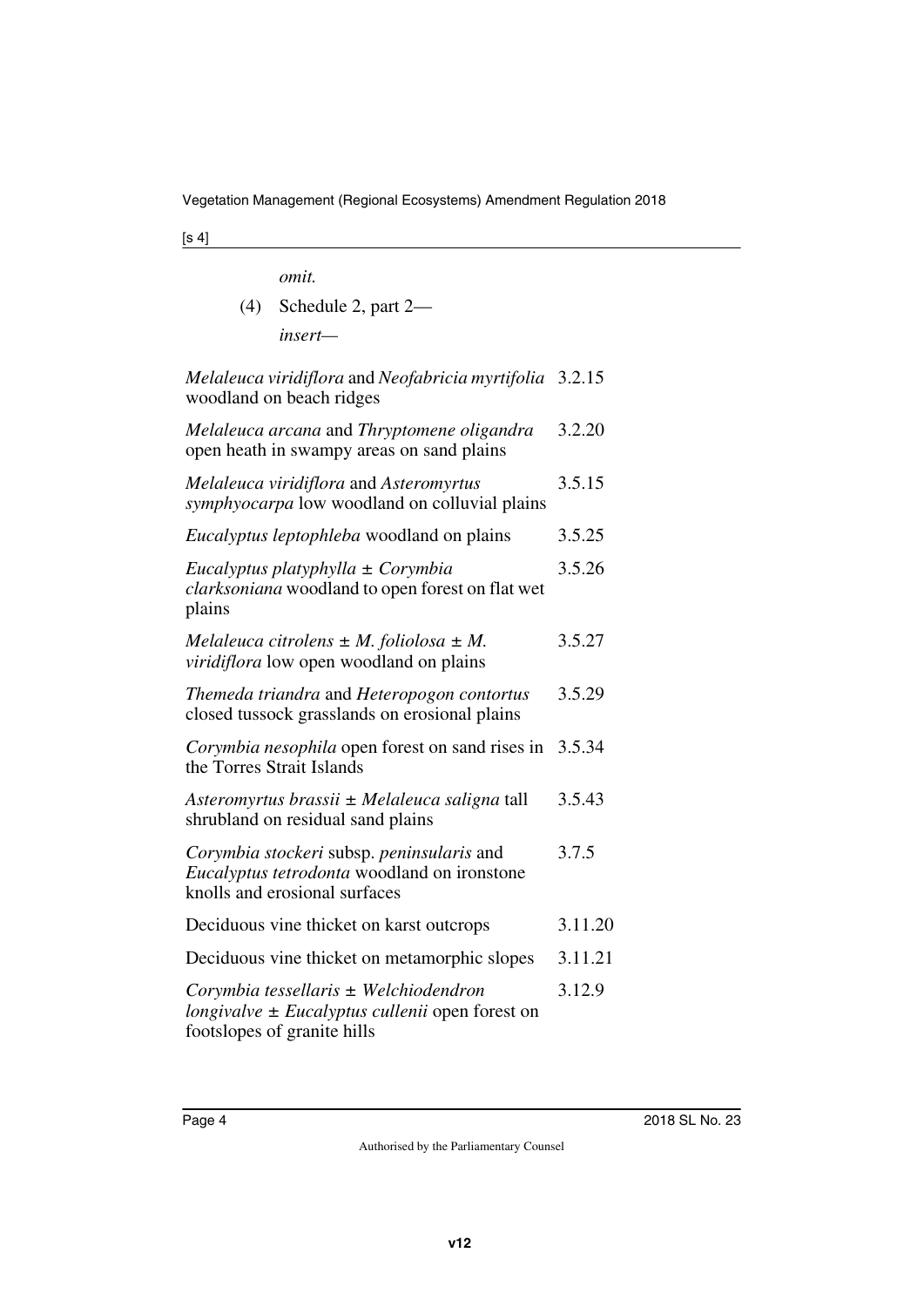|     | Eucalyptus crebra $\pm$ Corymbia hylandii low<br>woodland to low open forest on skeletal soils in<br>gullies and on foothills of granite hills | 3.12.39 |
|-----|------------------------------------------------------------------------------------------------------------------------------------------------|---------|
|     | Welchiodendron longivalve, Acacia brassii low 3.12.43<br>woodland on igneous hills                                                             |         |
|     | <i>Melaleuca citrolens</i> low open woodland on low 3.12.44<br>granite hills and rolling rises                                                 |         |
|     | Melaleuca stenostachya shrubland on exposed 3.12.46<br>igneous headlands and hills                                                             |         |
|     | Heteropogon triticeus or Themeda triandra or<br>Schizachyrium fragile tussock grassland on<br>rocky igneous coastal headlands and islands      | 3.12.48 |
|     | (5) Schedule 2, part 4, entry for regional ecosystem number<br>$5.6.3-$                                                                        |         |
| (6) | <i>omit.</i><br>Schedule 2, part 6, entry for regional ecosystem number                                                                        |         |
|     | $9.12.31-$                                                                                                                                     |         |
|     | <i>omit.</i>                                                                                                                                   |         |
|     | (7) Schedule 2, part 7, entries for regional ecosystem numbers<br>2.3.8, 2.3.12, 2.3.35, 2.3.38 and 2.5.7—                                     |         |
|     | <i>omit.</i>                                                                                                                                   |         |
|     |                                                                                                                                                |         |

(8) Schedule 2, part 7—

*insert—*

Tidal lagoons on coastal mud flats 2.1.5

*Chrysopogon elongatus*, *Eriachne* spp., *Perotis rara* and *Aristida holathera* in mixed tussock grasslands on coastal dunes 2.2.4

*Melaleuca dealbata* woodland in swales associated with coastal dunes 2.2.5

Mixed sedgelands or tussock grasslands in closed depressions in the swales of coastal dunes 2.2.6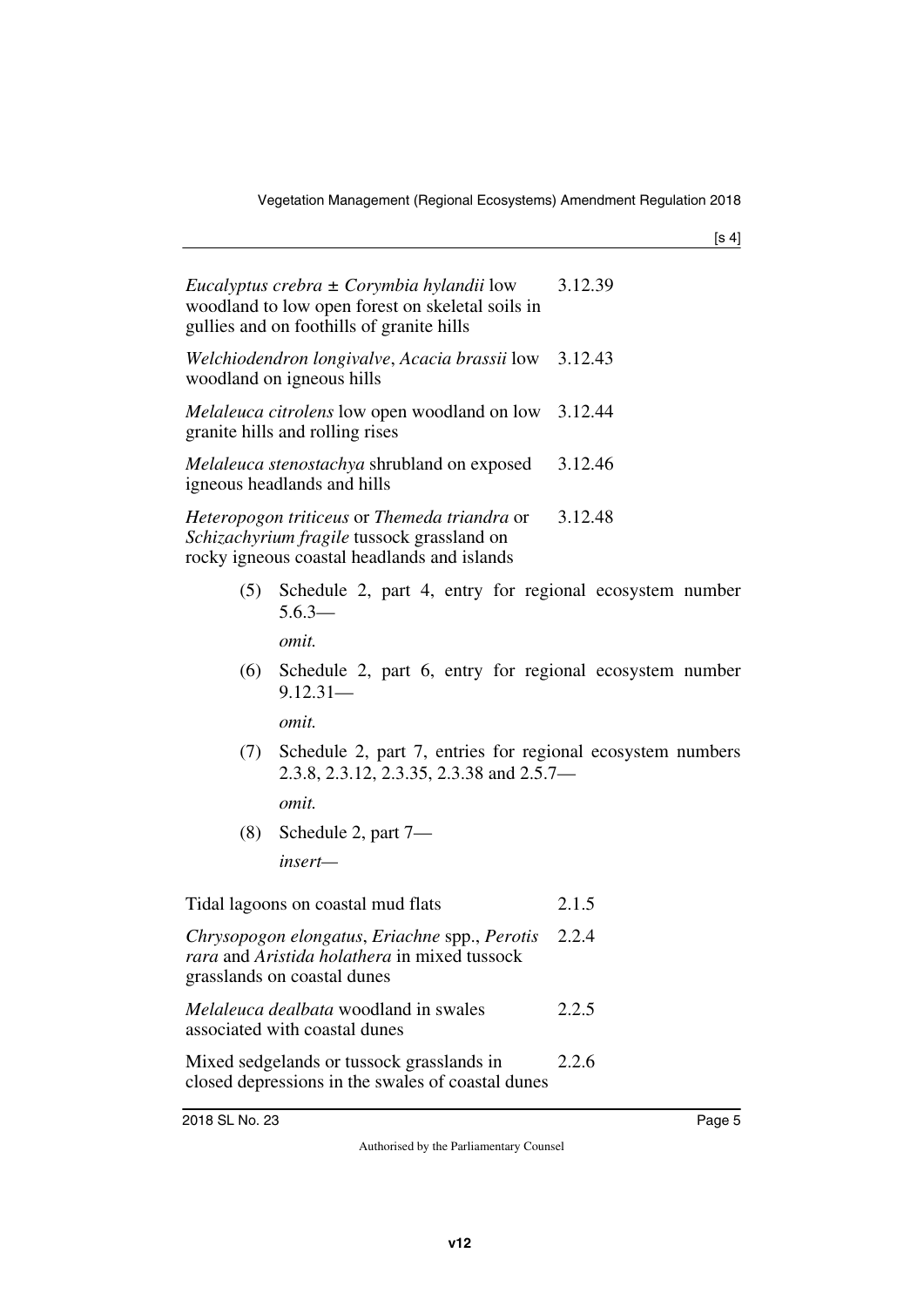| Lysiphyllum cunninghamii woodland on plains<br>of calcareous clays                                                                                                                                                     | 2.3.5  |
|------------------------------------------------------------------------------------------------------------------------------------------------------------------------------------------------------------------------|--------|
| Eucalyptus camaldulensis, Terminalia<br>platyphylla, Corymbia bella and E. microtheca<br>in mixed woodlands fringing minor<br>watercourses in Cretaceous mudstone<br>landscapes                                        | 2.3.6  |
| Eucalyptus microtheca woodland to low open<br>woodland with Sarga spp. in seasonally flooded<br>depressions on gleyed podsolics                                                                                        | 2.3.15 |
| Eucalyptus leucophylla and Corymbia terminalis 2.3.27<br>woodland in depressions on podsolic soils                                                                                                                     |        |
| Seasonal swamps. Mixed grassland and<br>sedgelands in closed depressions with<br>Eucalyptus camaldulensis fringes on plateau<br>surfaces                                                                               | 2.3.38 |
| Springs on recent alluvium                                                                                                                                                                                             | 2.3.39 |
| Sporobolus mitchellii ± Cyperus bifax, Astrebla<br>elymoides, Chenopodium auricomum tussock<br>grassland on seasonally inundated alluvial plains<br>and drainage depressions                                           | 2.3.43 |
| Vachellia ditricha low open woodland on active<br>Quaternary alluvial plains of the Mitchell River<br>delta                                                                                                            | 2.3.47 |
| Shallow, seasonal hypersaline lakes with a fringe 2.3.48<br>of Eucalyptus camaldulensis on Mesozoic<br>sandstone plateaus                                                                                              |        |
| Seasonal swamps. Mixed herblands and/or low<br>shrublands with a fringe of <i>Eucalyptus</i><br><i>microtheca</i> in closed depressions on silty, active<br>Quaternary alluvial plains in the west of the<br>bioregion | 2.3.49 |
| Evergreen notophyll vine forest on fringes and                                                                                                                                                                         | 2.3.53 |

levees of major watercourses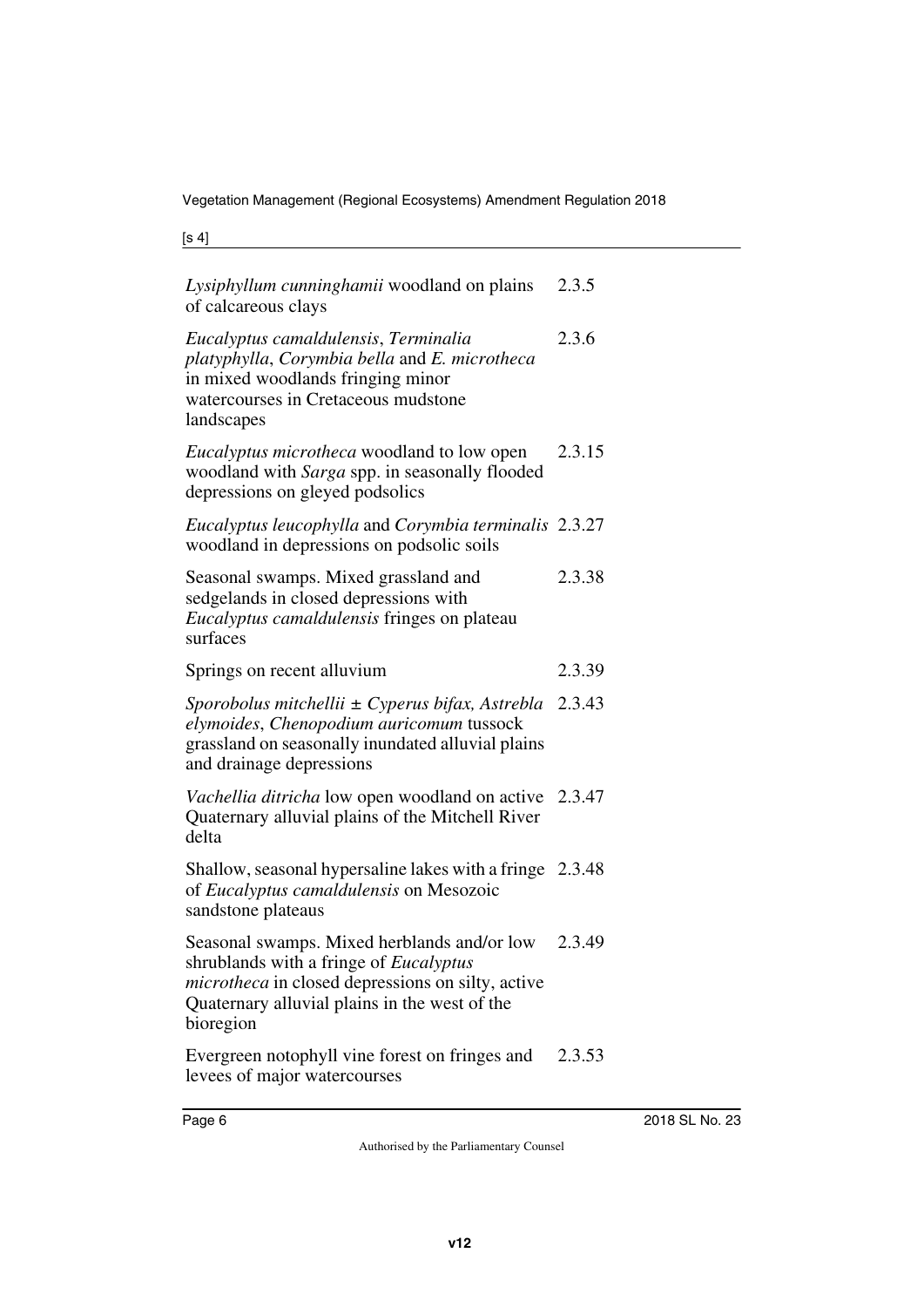| Panicum trachyrhachis closed tussock grassland 2.3.57<br>in shallow depressions on old alluvial plains<br>(recent Pleistocene surface)                                                                         |        |
|----------------------------------------------------------------------------------------------------------------------------------------------------------------------------------------------------------------|--------|
| Eriachne glauca var. glauca, Oryza australiensis 2.3.58<br>and Eulalia aurea tussock grassland in shallow<br>alluvial depressions in the Doomadgee Plains<br>subregion                                         |        |
| Eucalyptus camaldulensis ± Corymbia<br>polycarpa, Melaleuca viridiflora woodland on<br>abandoned stream channels and upper drainage<br>areas in lateritic landscapes                                           | 2.3.62 |
| Eucalyptus melanophloia open woodland on<br>infrequently flooded Quaternary alluvial plains                                                                                                                    | 2.3.64 |
| Neofabricia mjoebergii ± Melaleuca spp.,<br>Asteromyrtus symphyocarpa low open woodland<br>on abandoned levees on Quaternary deposits<br>(recent Pleistocene surface)                                          | 2.3.65 |
| Dinebra neesii, Panicum trachyrhachis,<br>Dichanthium sericeum and Oryza spp. in mixed<br>tussock grasslands in shallow depressions on<br>Tertiary clay plains                                                 | 2.3.67 |
| Eucalyptus platyphylla, E. brassiana, Corymbia 2.3.68<br><i>polycarpa</i> and <i>E. leptophleba</i> in mixed open<br>forests on active Quaternary alluvial plains in<br>sandstone landscapes in the north-east |        |
| Atalaya hemiglauca and Ventilago viminalis low 2.5.2<br>open woodland on plains on red and brown<br>earths                                                                                                     |        |
| Semi-evergreen vine thicket on sandy, Tertiary<br>remnants overlying lateritised Cretaceous<br>mudstones                                                                                                       | 2.5.21 |
| Acacia torulosa, Corymbia setosa and A.<br><i>platycarpa</i> in mixed tall shrublands on degraded<br>residuals of inland sand dunes                                                                            | 2.5.27 |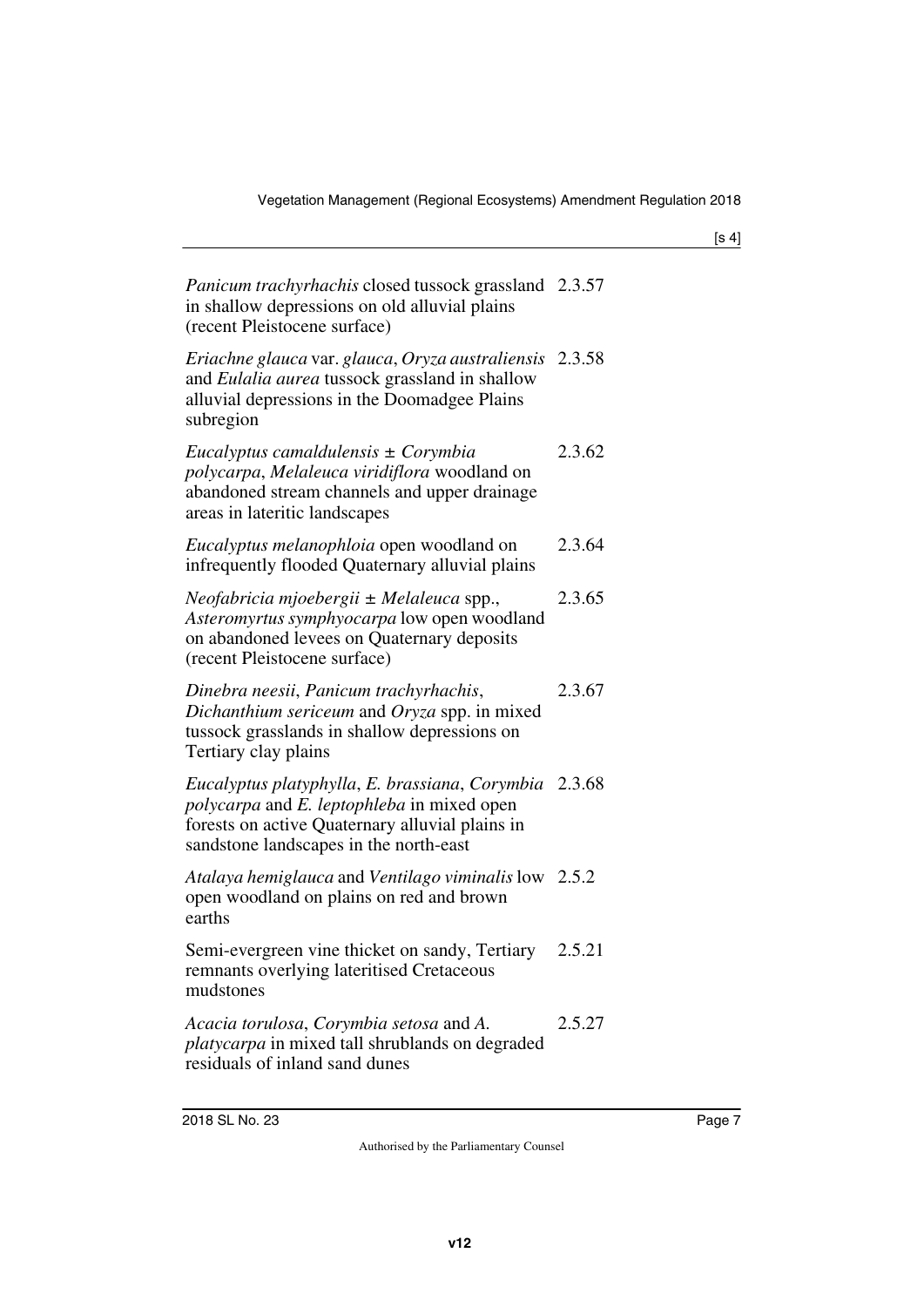[s 4]

| 2.5.29                                                      |
|-------------------------------------------------------------|
| 2.5.40                                                      |
| Eucalyptus cullenii $\pm$ Corymbia confertiflora, E. 2.5.41 |
| 2.10.3                                                      |
| <i>Melaleuca</i> spp. low open woodland on ledges on 2.10.6 |
| Eucalypt woodland and deciduous woodland on 2.12.1          |
| Schedule 2, part 8, entry for regional ecosystem number     |
|                                                             |
|                                                             |
|                                                             |
| Eragrostis setifolia and Marsilea drummondii $\pm$ 4.3.13   |
| 4.3.22                                                      |
|                                                             |
|                                                             |

*insert—*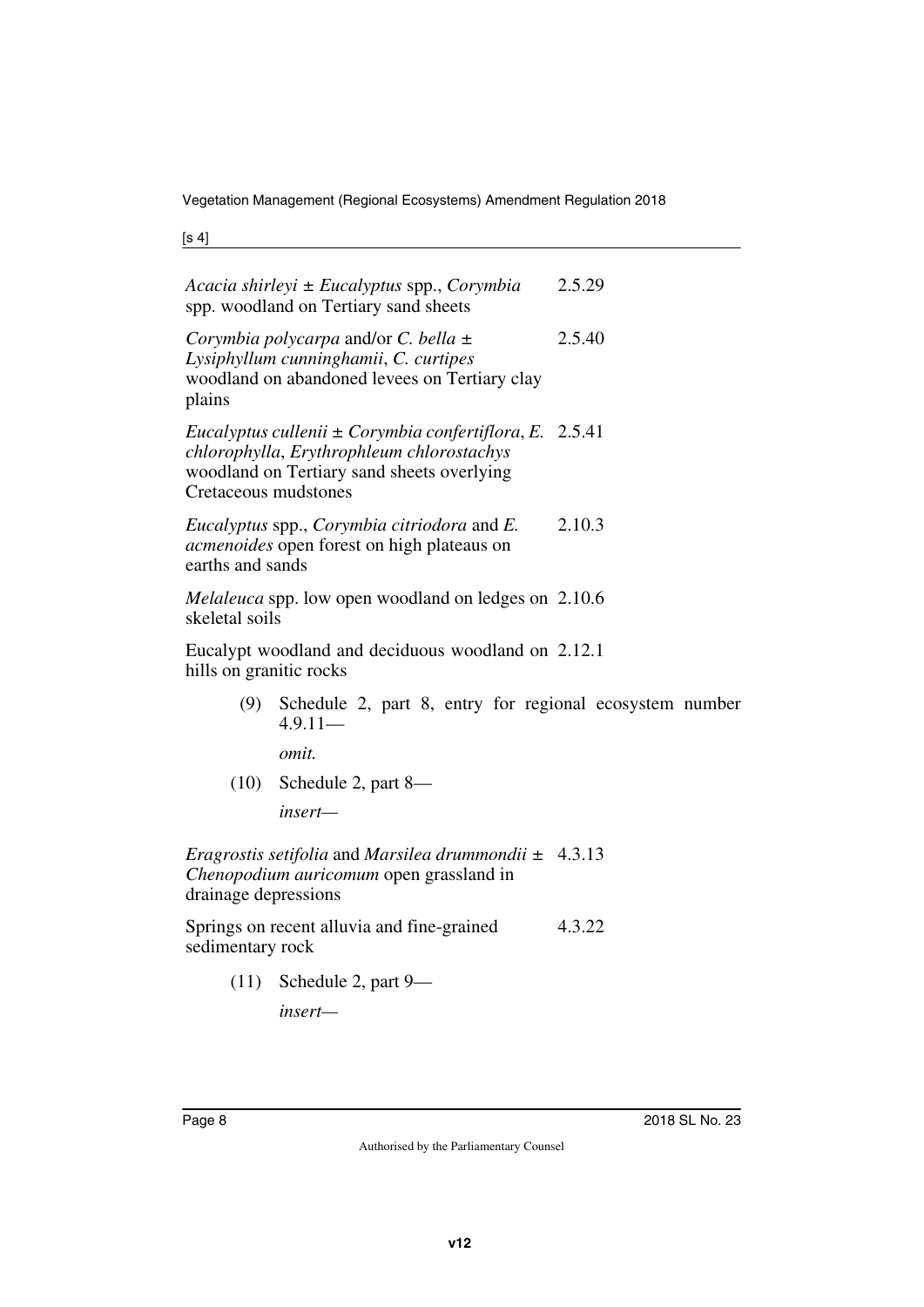| Eucalyptus populnea, Acacia aneura and/or E. | 6.5.2 |
|----------------------------------------------|-------|
| <i>melanophloia</i> woodland on Quaternary   |       |
| sediments                                    |       |

(12) Schedule 2, part 10—

*insert—*

| <i>Eucalyptus blakelyi</i> woodland on alluvial plains                                                            | 13.3.1   |
|-------------------------------------------------------------------------------------------------------------------|----------|
| <i>Eucalyptus nova-anglica</i> open forest on alluvial 13.3.2<br>plains                                           |          |
| Eucalyptus youmanii, E. dealbata, E. caleyi,<br>Callitris endlicheri woodland on metamorphics                     | 13.11.1  |
| Eucalyptus prava, Acacia blakei, A. neriifolia<br>open woodland to shrubland on rock pavements<br>on metamorphics | 13.11.9  |
| Semi-evergreen vine thicket, <i>Angophora</i><br><i>floribunda</i> woodland on igneous rocks                      | 13.12.11 |

(13) Schedule 2, part 11, entries for regional ecosystem numbers 1.3.3, 1.5.1, 1.5.2, 1.9.2 and 1.9.3—

*omit.*

(14) Schedule 2, part 11 *insert—*

| Mixed tussock grassland on shallow alluvium | 1.3.10 |
|---------------------------------------------|--------|
|---------------------------------------------|--------|

*Terminalia bursarina* open woodland on recent levees 1.3.12

Mixed shrubland on older sandy alluvium 1.5.10

*Triodia longiceps* hummock grassland on older alluvium 1.5.12

*Corymbia capricornia* low open woodland on red sands around low metamorphic hills 1.5.18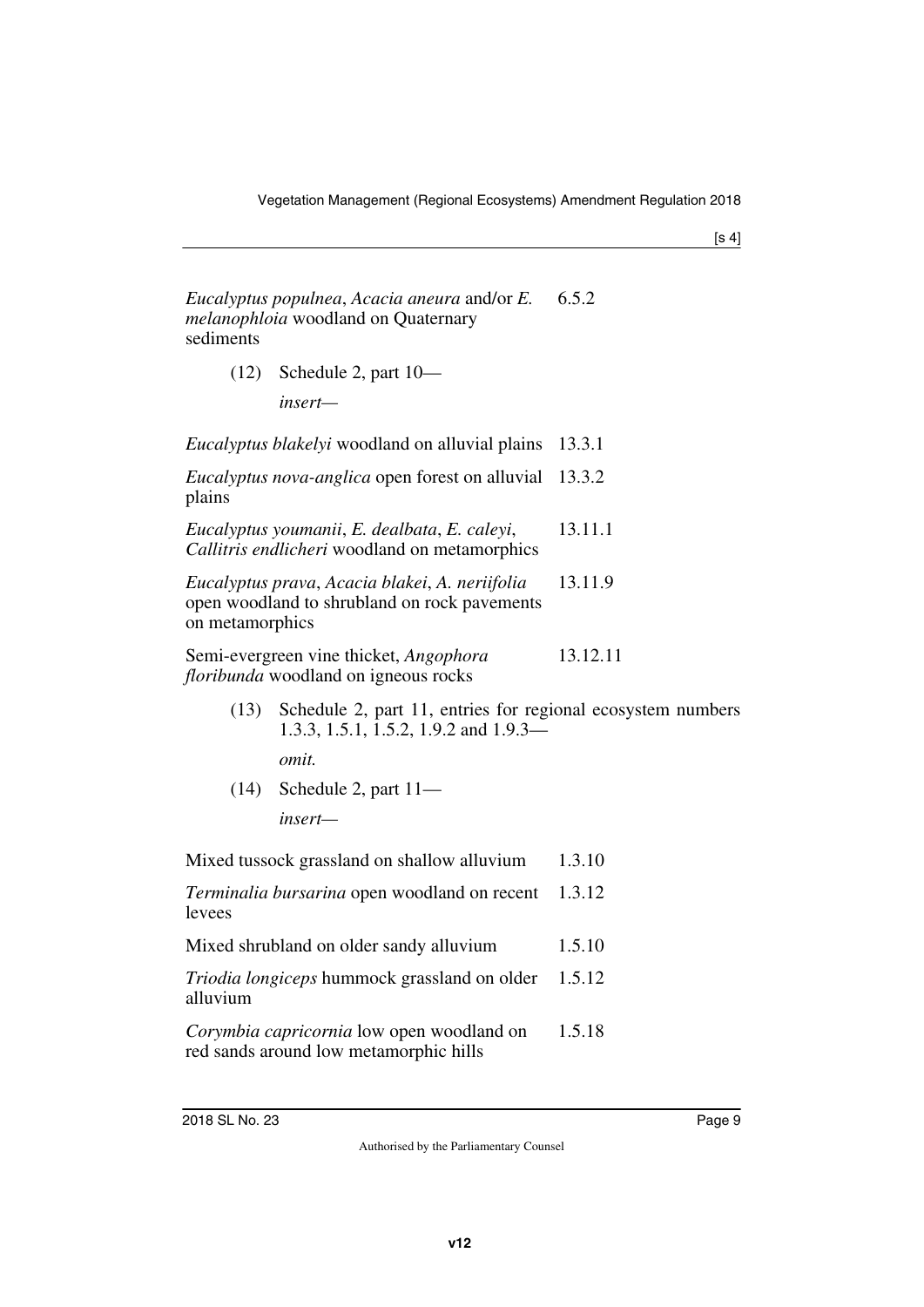[s 4]

| Mixed forbland with Acacia stipuligera on linear 1.6.1<br>sand dunes and associated sandplains |         |
|------------------------------------------------------------------------------------------------|---------|
| Triodia pungens hummock grassland on<br>ferricrete and on silcrete                             | 1.7.3   |
| Triodia brizoides and/or T. molesta hummock<br>grassland on ferricrete and on silcrete         | 1.7.4   |
| Acacia cambagei low woodland on clays<br>developed on Cambrian limestones                      | 1.9.9   |
| Sink holes with low open forest of Celtis<br>strychnoides and Ficus spp.                       | 1.9.10  |
| Triodia pungens hummock grassland on<br><b>Cambrian limestones</b>                             | 1.9.12  |
| Eucalyptus miniata woodland on sandstone<br>plateaus                                           | 1.10.2  |
| Acacia spp. and/or Calytrix exstipulata open<br>shrubland on rock pavement                     | 1.10.9  |
| Acacia cambagei low woodland on metamorphic<br>hills                                           | 1.11.7  |
| Eucalyptus odontocarpa open shrubland on<br>siliceous metamorphics                             | 1.11.9  |
| Grassland on clays derived from metamorphic<br>rocks                                           | 1.11.13 |
| <i>Acacia cambagei</i> on clay soils derived from<br>metamorphic rocks                         | 1.11.14 |
| Acacia cambagei woodland on igneous hills                                                      | 1.12.4  |
| Mixed tussock grassland on basic igneous rocks                                                 | 1.12.5  |
| Hummock grassland on basic igneous rocks                                                       | 1.12.6  |
| Schedule 2, part 12-<br>(15)                                                                   |         |

*insert—*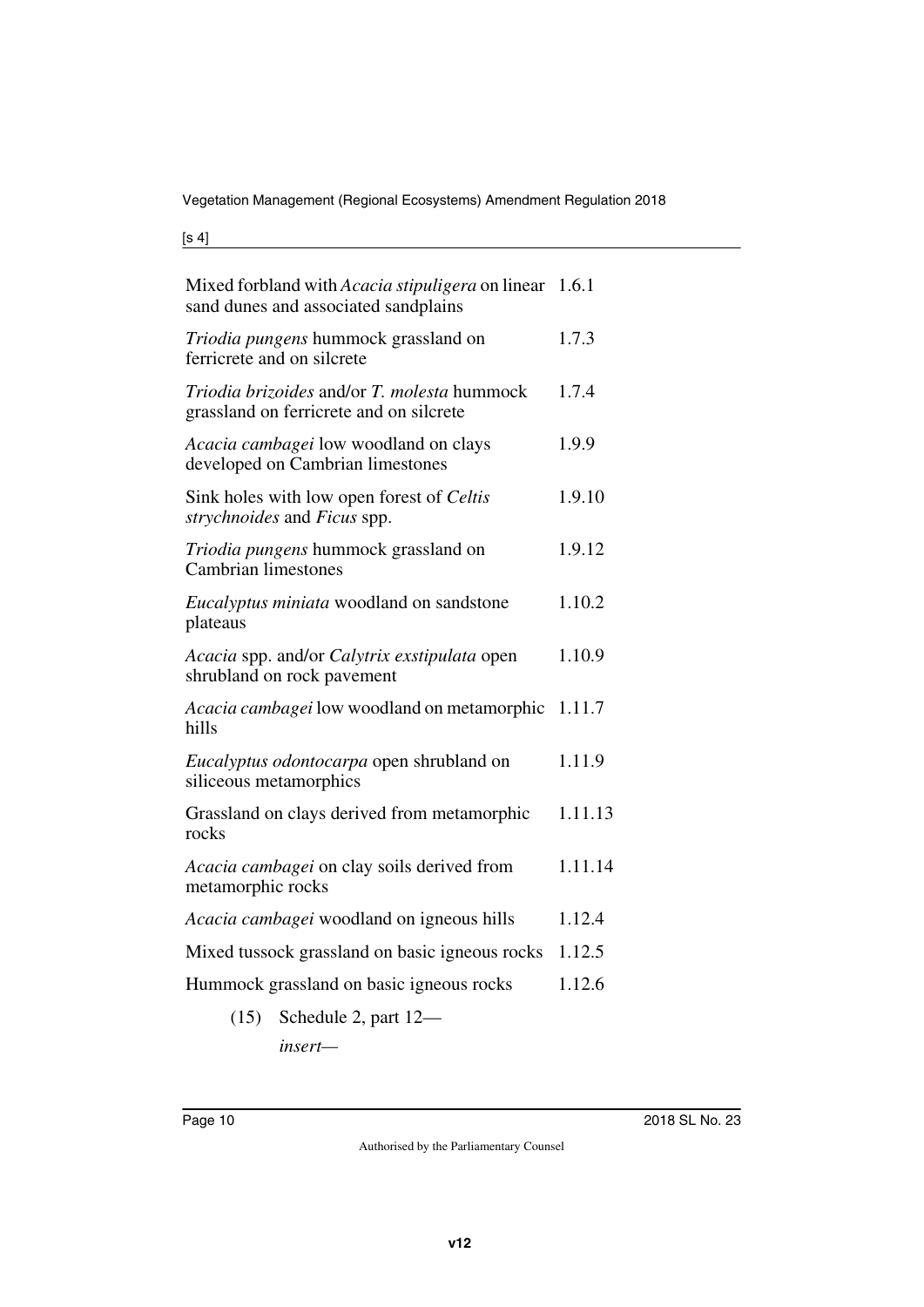| Mallee Eucalyptus planchoniana $\pm$ Corymbia<br>gummifera, E. racemosa subsp. racemosa,<br>Banksia aemula woodland on dunes and sand<br>plains, especially southern sand mass islands.<br>Usually deeply leached soils                                          | 12.2.10    |
|------------------------------------------------------------------------------------------------------------------------------------------------------------------------------------------------------------------------------------------------------------------|------------|
| Closed heath on seasonally waterlogged sand<br>plains                                                                                                                                                                                                            | 12.2.12    |
| Simple notophyll fringing forest usually<br>dominated by Waterhousea floribunda                                                                                                                                                                                  | 12.3.17    |
| Eucalyptus decorticans $\pm$ Corymbia<br>trachyphloia subsp. trachyphloia woodland on<br>quartzose sandstone                                                                                                                                                     | 12.9-10.25 |
| Eucalyptus baileyana and/or E. planchoniana<br>and/or E. psammitica woodland to open forest<br>on quartzose sandstone                                                                                                                                            | 12.9-10.26 |
| Eucalyptus cloeziana $\pm$ E. propingua, E.<br>acmenoides, E. microcorys and E. grandis tall<br>open forest on sedimentary rocks                                                                                                                                 | 12.9-10.29 |
| Corymbia henryi and/or Eucalyptus fibrosa<br>subsp. fibrosa $\pm E$ . crebra, E. carnea, E.<br>tindaliae woodland on metamorphics $\pm$<br>interbedded volcanics                                                                                                 | 12.11.25   |
| Eucalyptus baileyana and/or E. planchoniana<br>woodland to open forest on metamorphics $\pm$<br>interbedded volcanics                                                                                                                                            | 12.11.26   |
| Eucalyptus helidonica, Angophora woodsiana,<br>Corymbia gummifera woodland with a heathy<br>shrub layer dominated by Leptospermum<br>polygalifolium, Xanthorrhoea johnsonii and<br>Banksia spinulosa var. collina on metamorphics<br>$\pm$ interbedded volcanics | 12.11.28   |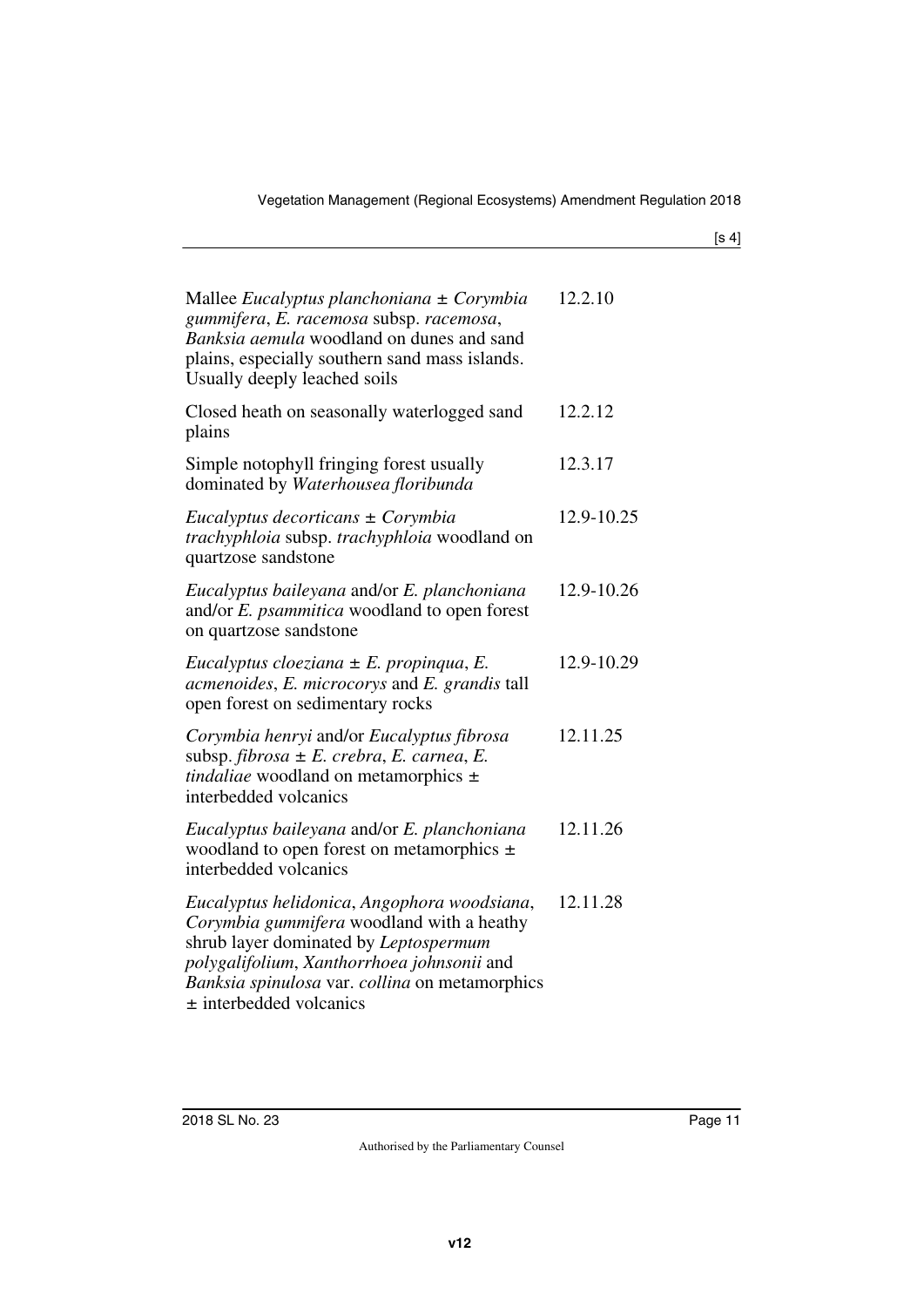#### <span id="page-11-0"></span>**5 Amendment of sch 3 (Least concern regional ecosystems)**

<span id="page-11-1"></span>(1) Schedule 3, part 2, entries for regional ecosystem numbers 3.2.15, 3.2.20, 3.3.2, 3.3.26, 3.5.1, 3.5.2, 3.5.7, 3.5.8, 3.5.10, 3.5.11, 3.5.12, 3.5.14, 3.5.15, 3.5.16, 3.5.18, 3.5.22, 3.5.25, 3.5.26, 3.5.27, 3.5.28, 3.5.29, 3.7.5, 3.9.1, 3.9.3, 3.10.11, 3.10.12, 3.10.13, 3.10.18, 3.12.9, 3.12.12, 3.12.13, 3.12.14, 3.12.15, 3.12.16, 3.12.17, 3.12.19 and 3.12.26—

*omit.*

(2) Schedule 3, part 2—

*insert—*

*Leucopogon yorkensis* open scrub on dunefields 3.2.17

Sparse herbland of mixed herbaceous species on 3.2.25 foredunes and beach ridges

| Open heath to shrubland of <i>Asteromyrtus</i><br>lysicephala along creeks on plateaus                    | 3.3.54 |
|-----------------------------------------------------------------------------------------------------------|--------|
| Sarga plumosum closed tussock grassland on<br>erosional plains                                            | 3.3.59 |
| Permanent lakes and lagoons, frequently with<br>fringing woodlands or sedgelands                          | 3.3.66 |
| Corymbia novoguinensis $\pm$ C. tessellaris<br>woodland on sand plains on northern Cape York<br>Peninsula | 3.5.5  |
| Simple evergreen notophyll vine forest on sand<br>plains                                                  | 3.5.33 |
| Eucalyptus tetrodonta and Corymbia nesophila<br>woodland with heathy understory on sand plains            | 3.5.35 |
| Eucalyptus tetrodonta and Corymbia nesophila<br>woodland on undulating plains and remnant<br>plateaus     | 3.5.36 |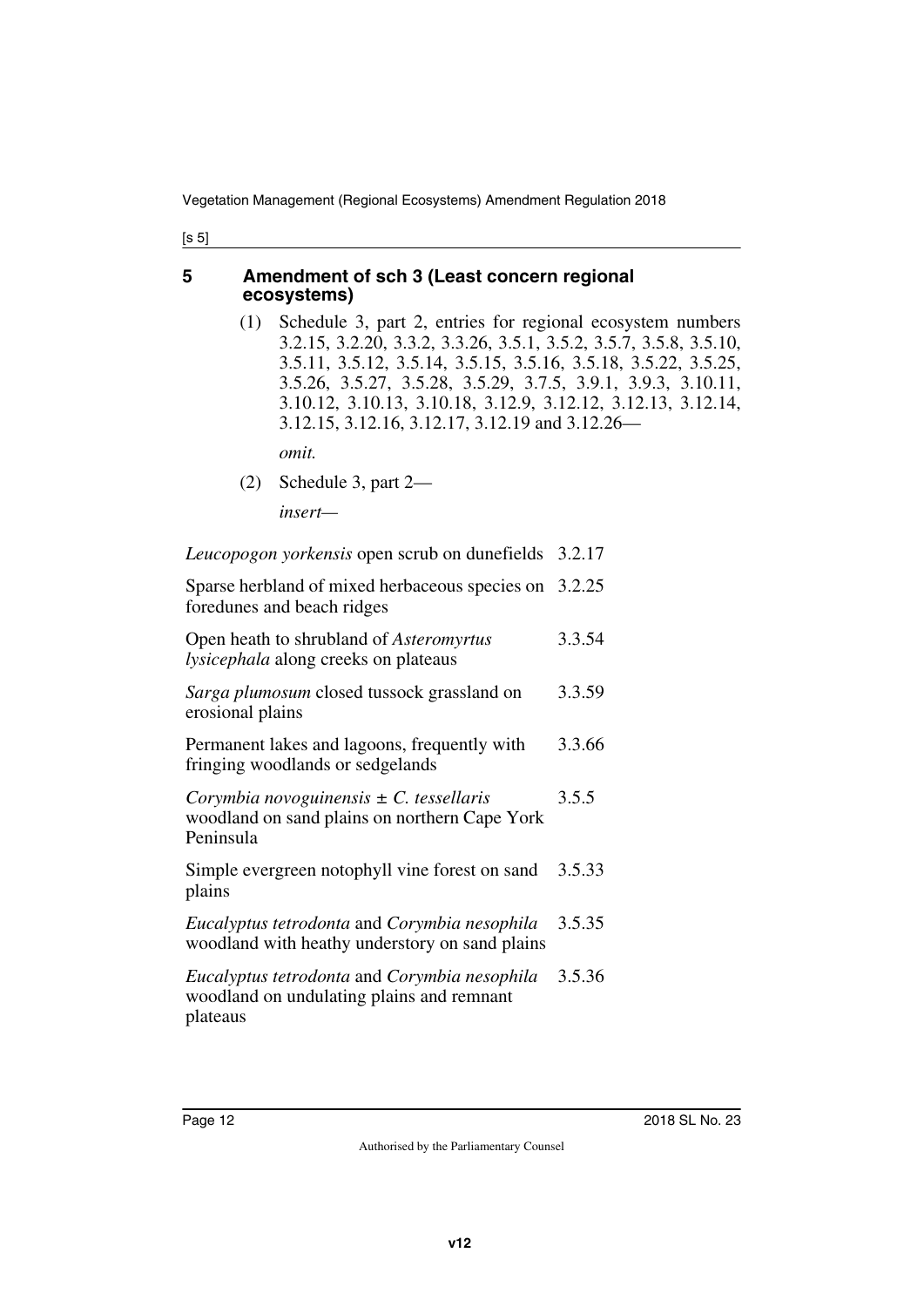| Eucalyptus tetrodonta $\pm$ Corymbia stockeri<br>woodland to tall open forest on erosional plains<br>and remnant plateaus            | 3.5.37  |
|--------------------------------------------------------------------------------------------------------------------------------------|---------|
| Eucalyptus tetrodonta $\pm$ E. cullenii, Corymbia<br>stockeri and Melaleuca spp. woodland on<br>remnant surfaces                     | 3.5.38  |
| Eucalyptus tetrodonta $\pm$ Corymbia clarksoniana 3.5.39<br>woodland on sand plains                                                  |         |
| Melaleuca stenostachya $\pm$ Eucalyptus<br><i>chlorophylla</i> woodland $\pm$ <i>M. viridiflora</i> shrub<br>layer on outwash plains | 3.5.40  |
| Melaleuca viridiflora $\pm$ Corymbia clarksoniana 3.5.41<br>woodland to low open woodland on plains                                  |         |
| Asteromyrtus brassii and/or Neofabricia<br><i>myrtifolia</i> low open forest to woodland on sand<br>plains                           | 3.5.42  |
| Semi-deciduous mesophyll vine forest on coastal 3.11.1<br>ranges                                                                     |         |
| Eucalyptus brassiana and Corymbia<br><i>clarksoniana</i> open forest on granite ranges                                               | 3.12.7  |
| Corymbia nesophila $\pm$ Eucalyptus tetrodonta<br>woodlands on igneous hills and rises                                               | 3.12.40 |
| <i>Eucalyptus tetrodonta</i> woodland $\pm$ heath species 3.12.41<br>on granite hills and rises                                      |         |
| Eucalyptus tetrodonta woodland on low to<br>undulating granite hills                                                                 | 3.12.42 |
| <i>Melaleuca viridiflora</i> low woodland to low open<br>woodland on steep igneous hills and footslopes                              | 3.12.45 |
| Mixed heath species tall shrubland to dwarf<br>shrubland on igneous hills                                                            | 3.12.47 |
| Schedule 3, part 4, entries for regional ecosystem numbers<br>(3)<br>5.7.7 and $5.7.11-$                                             |         |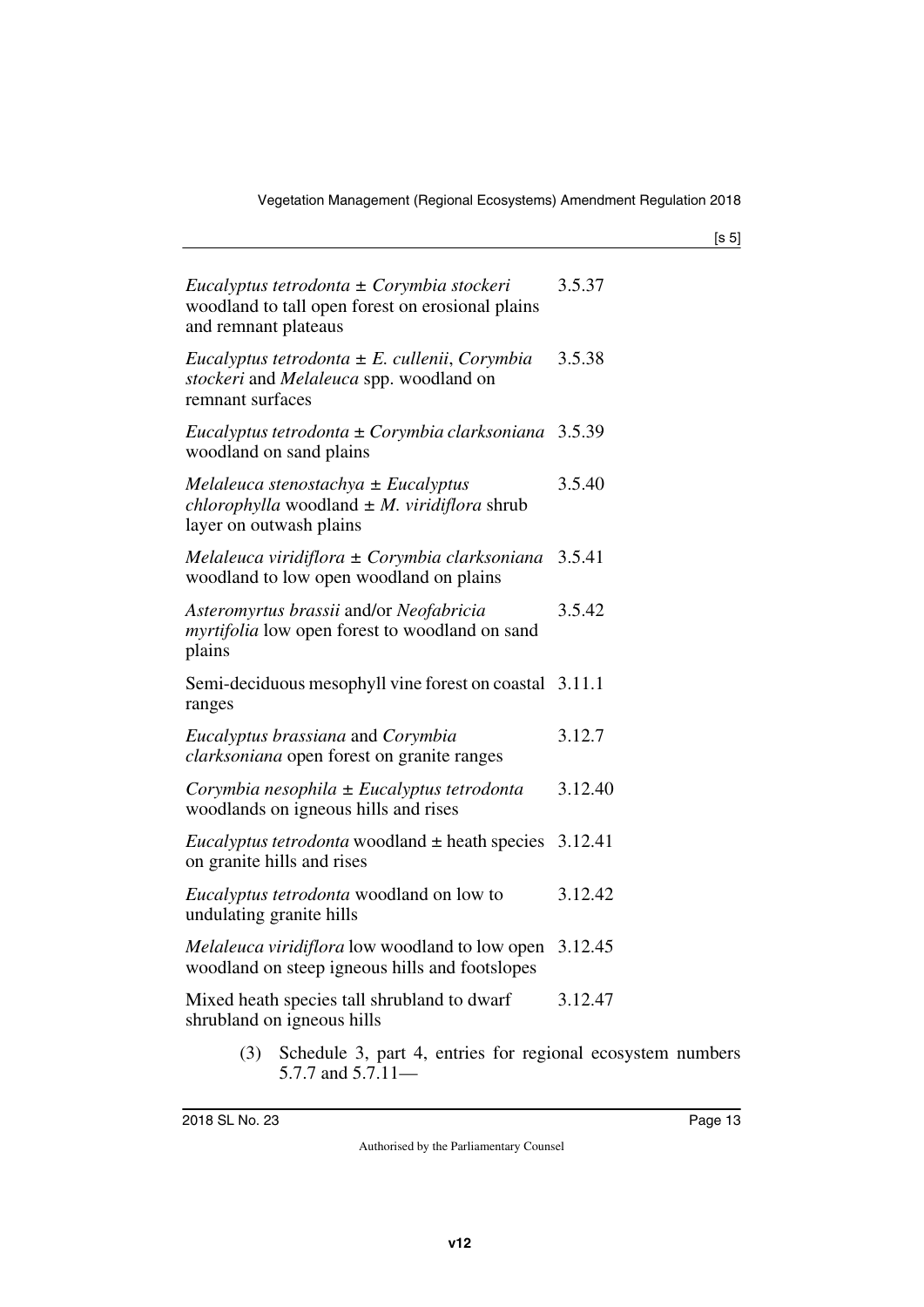*omit.*

(4) Schedule 3, part 4 *insert—*

*Acacia calcicola ± A. aneura* tall shrubland between sand dunes 5.6.3

*Triodia longiceps ± Triodia* spp. hummock grassland on talus slopes of dissected tablelands and residuals 5.7.15

> (5) Schedule 3, part 6 *insert—*

*Eucalyptus leptophleba*, *Corymbia clarksoniana* 9.12.31 and *E. crebra ± C. dallachiana* woodland on igneous rocks

> (6) Schedule 3, part 7, entries for regional ecosystem numbers 2.1.1, 2.2.2, 2.3.5, 2.3.6, 2.3.15, 2.3.23, 2.3.25, 2.3.27, 2.3.31, 2.5.2, 2.5.13, 2.5.15, 2.5.16, 2.8.1, 2.9.5, 2.10.3, 2.10.6, 2.10.7 and 2.12.1—

*omit.*

(7) Schedule 3, part 7—

*insert—*

Semi-deciduous microphyll vine thicket on coastal dunes 2.2.3

*Corymbia bella ± C. polycarpa*, *C. confertiflora*, 2.2.7 *Grevillea striata*, *Pandanus* sp. woodland on coastal dunes

*Eucalyptus microtheca* and/or *Excoecaria parvifolia* open woodland on seasonally flooded plains/depressions with numerous distributary channels 2.3.12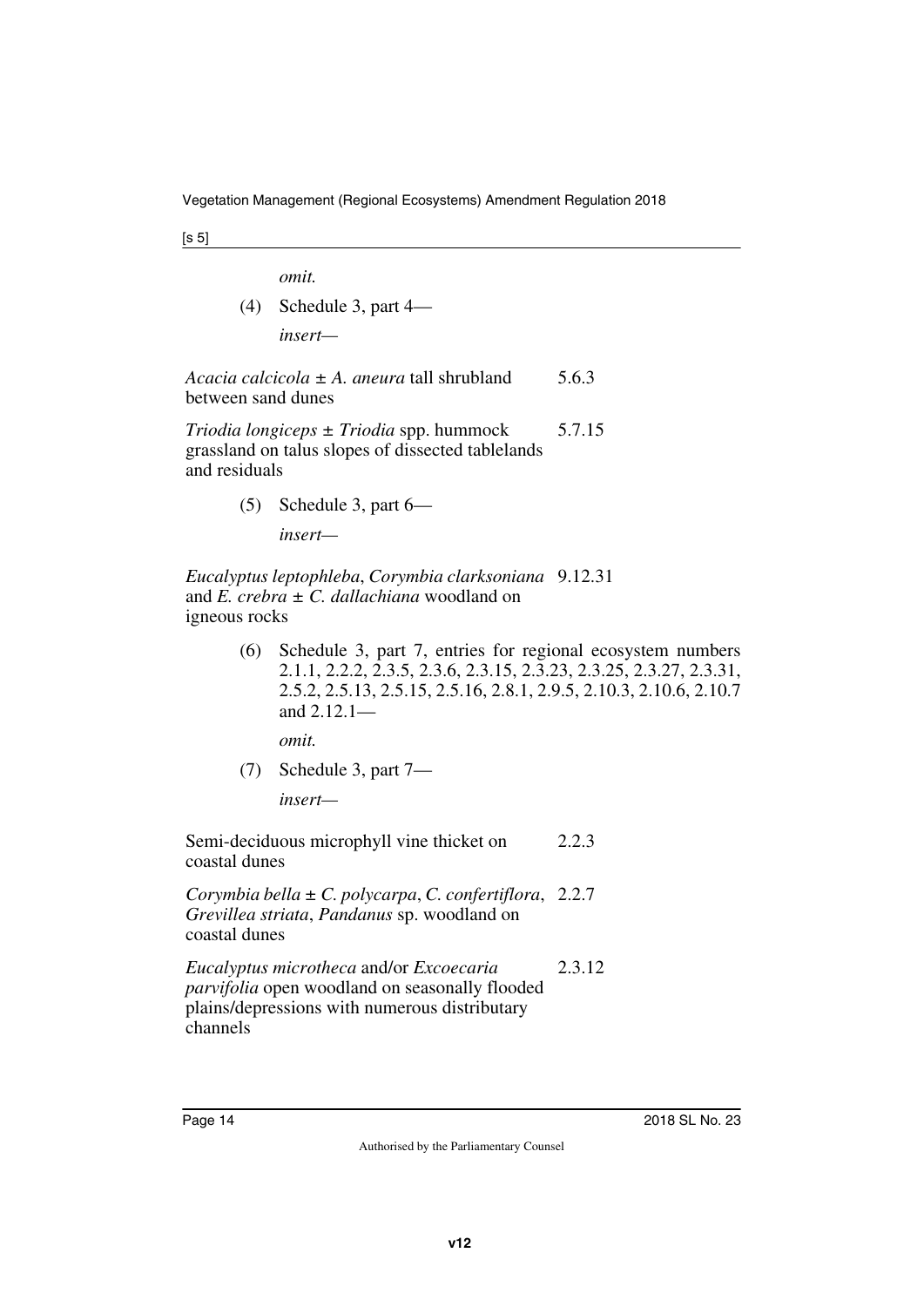| Eucalyptus microtheca and/or E. microneura<br>and/or Lysiphyllum spp. open woodland on<br>active Quaternary alluvial plains                                                                                    | 2.3.40 |
|----------------------------------------------------------------------------------------------------------------------------------------------------------------------------------------------------------------|--------|
| Aristida dominii, Chloris sp., Eriachne spp. $\pm$<br>Eragrostis basedowii, Iseilema sp. tussock<br>grassland on active Quaternary alluvial plains of<br>major watercourses                                    | 2.3.41 |
| Eucalyptus microtheca $\pm$ Excoecaria parvifolia, 2.3.42<br>Lysiphyllum cunninghamii, Melaleuca spp. open<br>woodland on Quaternary alluvial plains with<br>coarse-grained parent material                    |        |
| Eriachne spp., Dichanthium spp., Chrysopogon<br>fallax, Eulalia aurea and Oryza australiensis in<br>mixed tussock grasslands on active Quaternary<br>alluvial plains in the Mitchell-Gilbert Fans<br>subregion | 2.3.44 |
| Eucalyptus microtheca or E. chlorophylla $\pm$<br>Excoecaria parvifolia, Corymbia confertiflora<br>and Terminalia spp. low open woodland on<br>breakaways and erosional surfaces of major<br>watercourses      | 2.3.45 |
| Corymbia terminalis, C. aparrerinja $\pm$<br>Lysiphyllum cunninghamii woodland on river<br>levees in dry, southern parts of the bioregion                                                                      | 2.3.46 |
| Waterholes, bare sand and rock in the channels<br>of major watercourses                                                                                                                                        | 2.3.50 |
| Seasonal swamps. Eucalyptus camaldulensis $\pm$<br>Melaleuca viridiflora open woodland in closed<br>depressions on Tertiary sand sheets                                                                        | 2.3.51 |
| Melaleuca spp., Eucalyptus camaldulensis,<br>Lophostemon grandiflorus and Livistona rigida<br>in mixed woodlands fringing major spring-fed<br>watercourses                                                     | 2.3.52 |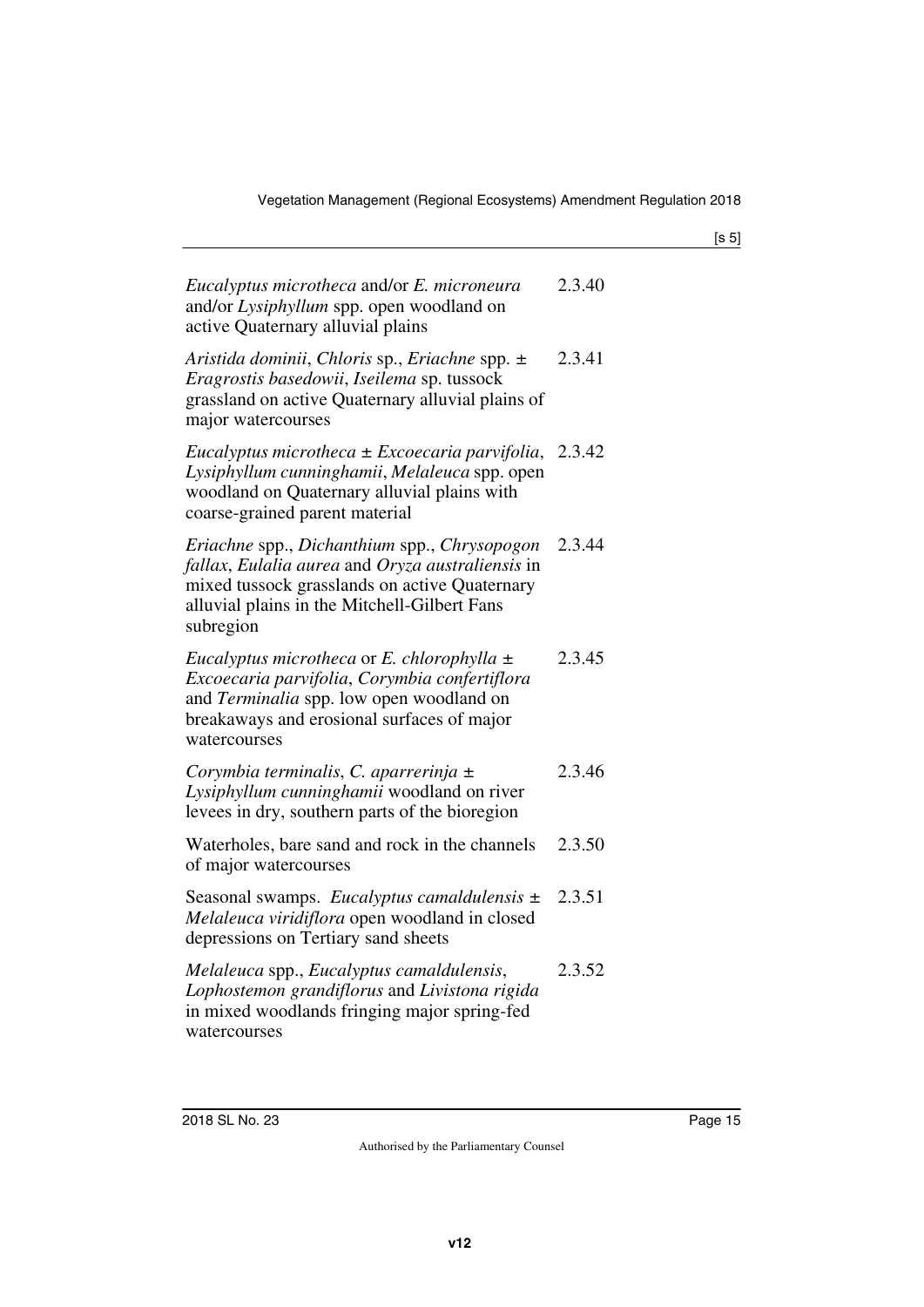| Corymbia polycarpa ± Melaleuca viridiflora<br>open woodland fringing minor watercourses on<br>Tertiary sand sheets in the north-east                                                                             | 2.3.54 |
|------------------------------------------------------------------------------------------------------------------------------------------------------------------------------------------------------------------|--------|
| Seasonal swamps (wooded). Melaleuca<br>viridiflora and/or M. clarksonii low woodland in<br>closed depressions on Tertiary to Quaternary<br>deposits in the north                                                 | 2.3.55 |
| Melaleuca stenostachya and M. citrolens $\pm$<br>Eucalyptus microtheca, E. chlorophylla<br>woodland on Quaternary alluvial plains in the<br>north of the bioregion                                               | 2.3.56 |
| Excoecaria parvifolia, Melaleuca spp., Grevillea<br>striata and Hakea pedunculata in mixed tall<br>open shrublands on coastal alluvial surfaces                                                                  | 2.3.59 |
| Melaleuca acacioides and/or M. foliolosa tall<br>shrubland on Quaternary alluvial deposits and<br>breakaways                                                                                                     | 2.3.60 |
| <i>Eucalyptus microtheca</i> woodland in seasonal<br>swamps on active Quaternary alluvial plains                                                                                                                 | 2.3.61 |
| Eucalyptus microtheca $\pm$ Excoecaria parvifolia,<br>Atalaya hemiglauca woodland on scroll plains<br>associated with meanders of major watercourses                                                             | 2.3.63 |
| Seasonal swamps (wooded). Eucalyptus<br>microtheca and/or Melaleuca viridiflora low<br>open woodland in closed depressions in the<br>Doomadgee Plains subregion                                                  | 2.3.66 |
| Dichanthium spp., Iseilema spp., Aristida spp.<br>and Brachyachne convergens in mixed tussock<br>grasslands on active Quaternary alluvial deposits<br>derived from coarse-grained parent material in<br>the west | 2.3.69 |
| Eucalyptus pruinosa low woodland on old<br>alluvial plains (recent Pleistocene surface)                                                                                                                          | 2.3.70 |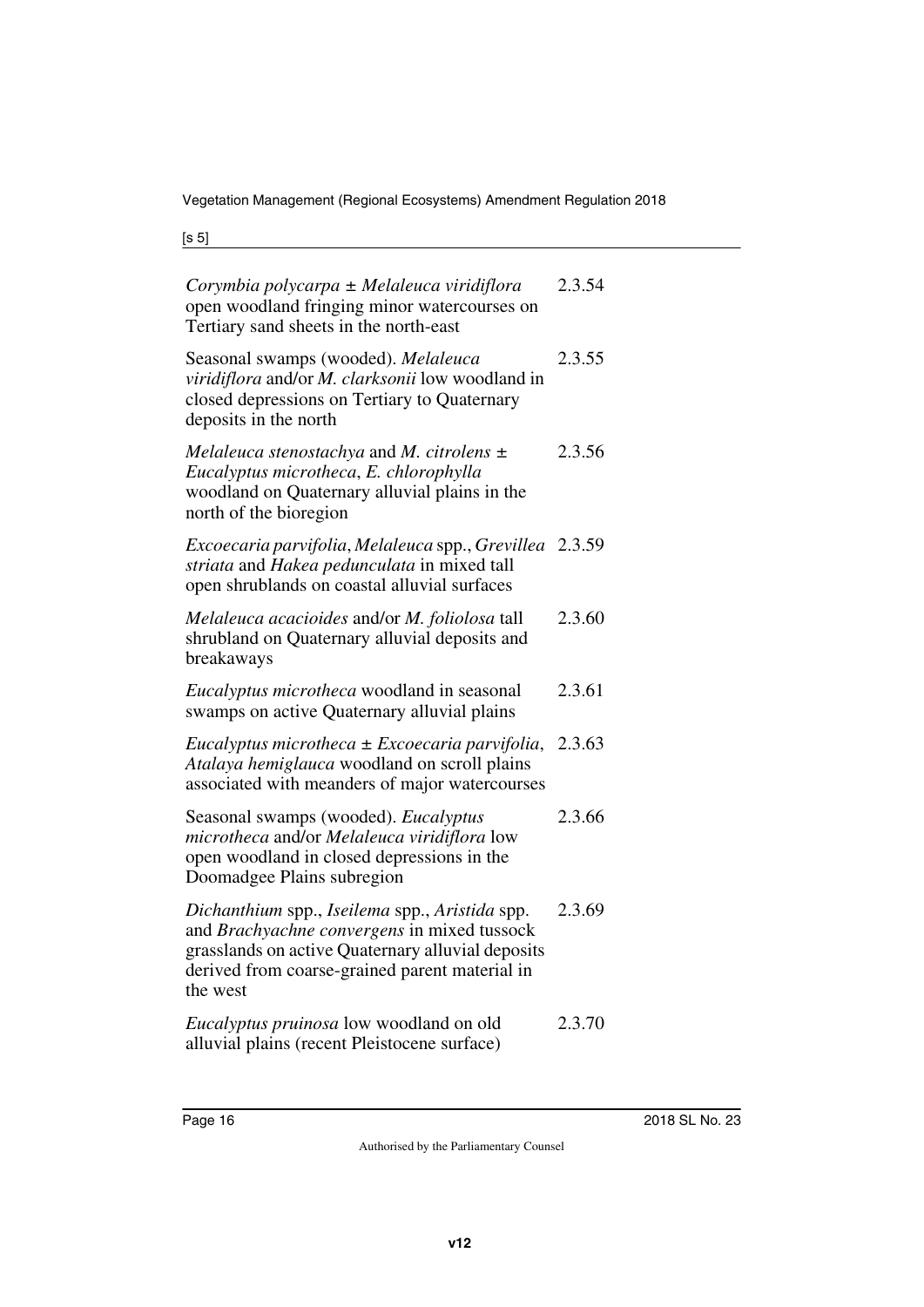| Eucalyptus microneura $\pm$ E. leptophleba and<br>Corymbia confertiflora woodland on active<br>Quaternary alluvial plains of watercourses from<br>the Einasleigh Uplands bioregion | 2.3.71 |
|------------------------------------------------------------------------------------------------------------------------------------------------------------------------------------|--------|
| Corymbia spp. and Erythrophleum chlorostachys 2.3.72<br>in mixed woodlands on levees in active<br>Quaternary alluvial systems (river deltas)                                       |        |
| Dichanthium spp., Eulalia aurea, Chrysopogon<br>fallax and Themeda avenacea in mixed tussock<br>grasslands on Tertiary clay plains                                                 | 2.4.1  |
| Astrebla spp., Iseilema spp. ± Aristida latifolia,<br>Eulalia aurea tussock grassland on Tertiary clay<br>deposits                                                                 | 2.4.2  |
| Acacia cambagei low woodland on Tertiary clay<br>deposits and shallow clay depressions on plateau<br>surfaces                                                                      | 2.4.3  |
| Eucalyptus microtheca ± Excoecaria parvifolia<br>low open woodland on Tertiary and early<br>Quaternary clay plains                                                                 | 2.4.4  |
| Atalaya hemiglauca, Grevillea striata, Acacia<br>victoriae and Vachellia sutherlandii in mixed<br>low open woodlands on Tertiary clay plains                                       | 2.4.5  |
| Melaleuca citrolens and/or M. stenostachya low 2.5.17<br>open woodland on Tertiary outwash deposits and<br>sand sheets in the east                                                 |        |
| Corymbia setosa $\pm$ C. polycarpa,<br>Erythrophleum chlorostachys, C. pocillum low<br>open woodland on Tertiary sand sheets                                                       | 2.5.18 |
| Eucalyptus tetrodonta, E. chartaboma,<br>Erythrophleum chlorostachys, Corymbia<br><i>pocillum</i> in mixed woodlands on sand sheets on<br>Mesozoic sandstone plateaus              | 2.5.19 |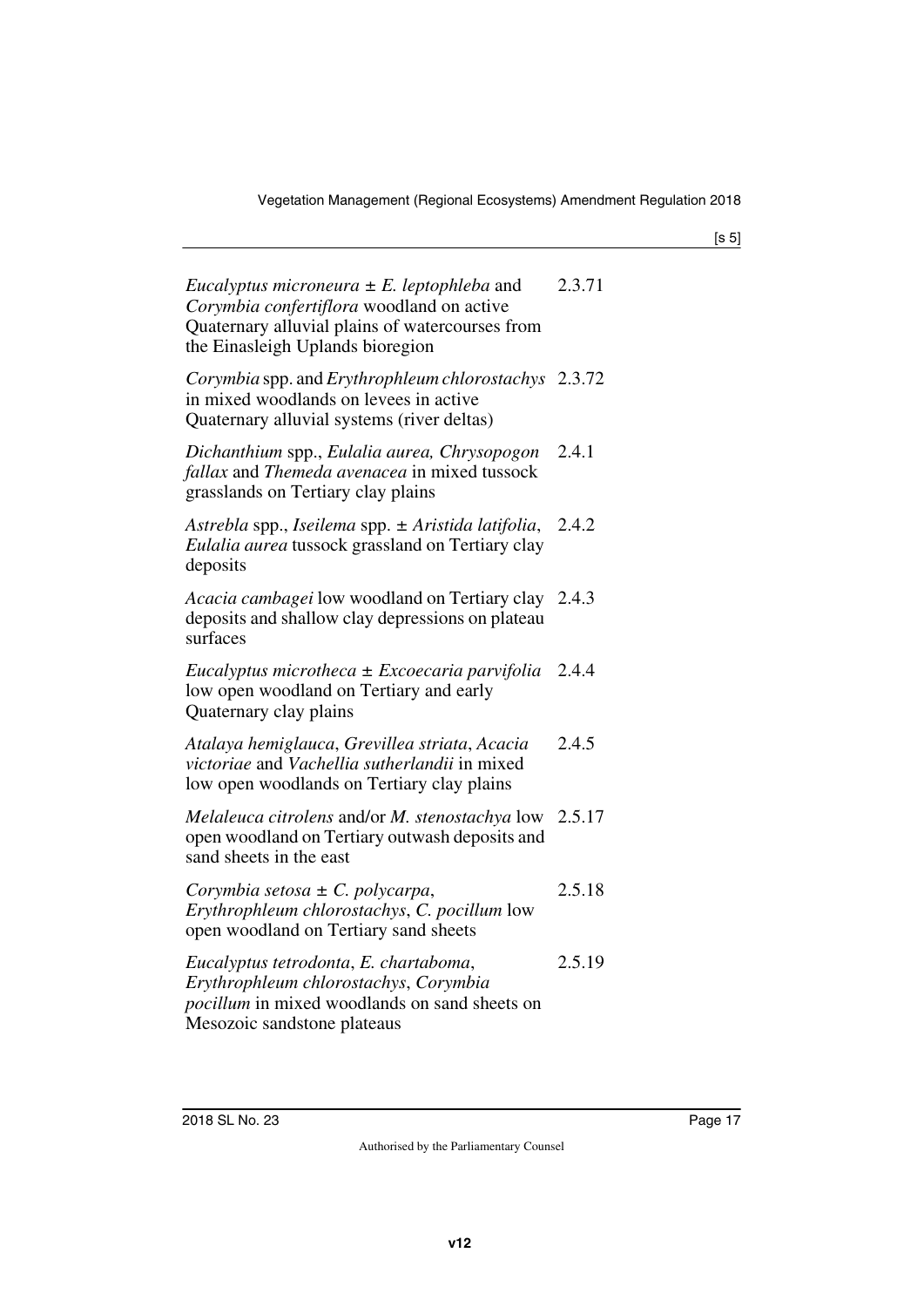| Eucalyptus similis and/or E. chartaboma $\pm$<br>Erythrophleum chlorostachys, Corymbia spp.<br>woodland on undulating Tertiary sand sheets,<br>moderately high in the landscape         | 2.5.20 |
|-----------------------------------------------------------------------------------------------------------------------------------------------------------------------------------------|--------|
| Corymbia spp., Eucalyptus pruinosa and<br>Lysiphyllum cunninghamii in mixed woodlands<br>on abandoned levees associated with clay plains                                                | 2.5.22 |
| Eucalyptus pruinosa, Lysiphyllum<br>cunninghamii, E. chlorophylla and Corymbia<br>setosa in mixed low open woodlands on sand<br>sheets overlying Tertiary lateritic surfaces            | 2.5.23 |
| Eucalyptus crebra and/or Corymbia citriodora $\pm$<br>C. brachycarpa, E. mediocris open forest on<br>sand sheets on Mesozoic sandstone plateaus                                         | 2.5.24 |
| <i>Eucalyptus similis</i> and <i>E. crebra</i> $\pm$ <i>Corymbia</i><br>brachycarpa woodland on sand sheets on<br>Mesozoic sandstone plateaus                                           | 2.5.25 |
| Eucalyptus melanophloia, Acacia julifera subsp. 2.5.26<br>gilbertensis, Corymbia setosa and Melaleuca<br>spp. in mixed low woodlands on Tertiary sand<br>sheets                         |        |
| Corymbia polycarpa and/or C. grandifolia $\pm$ C.<br>confertiflora, Erythrophleum chlorostachys open<br>woodland on reworked sand deposits on broad<br>plains and plateau surfaces      | 2.5.28 |
| Melaleuca spp., Lysiphyllum cunninghamii and<br>Terminalia spp. in mixed low woodlands on<br>Tertiary sand sheets                                                                       | 2.5.30 |
| Eucalyptus pruinosa, Grevillea striata and<br>Atalaya hemiglauca ± Lysiphyllum<br>cunninghamii low open woodland on plains and<br>low rises derived from deeply weathered<br>siltstones | 2.5.31 |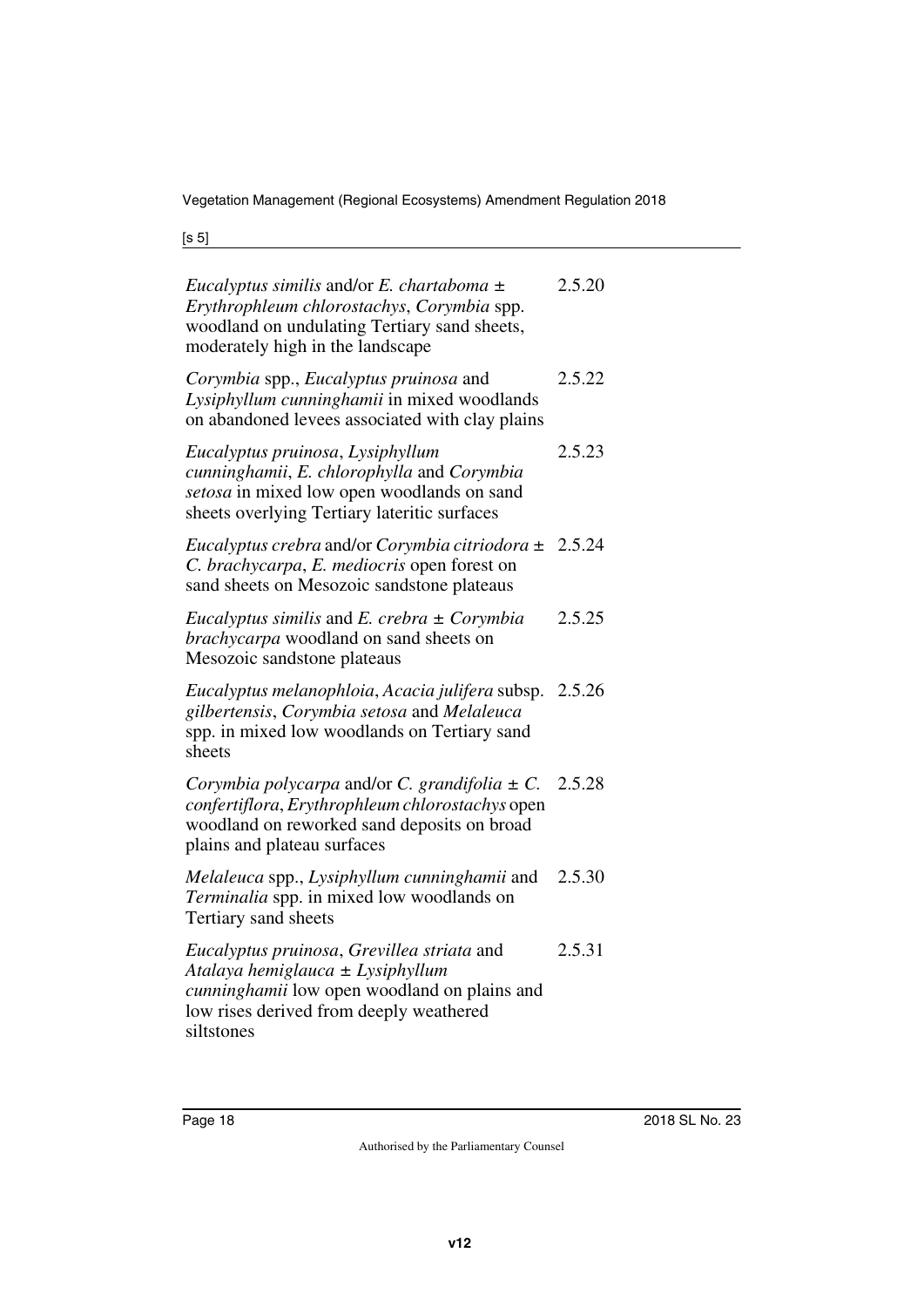| <i>Eucalyptus microtheca</i> open woodland on level<br>plains derived from deeply weathered siltstones                                                                              | 2.5.32 |
|-------------------------------------------------------------------------------------------------------------------------------------------------------------------------------------|--------|
| Melaleuca spp. $\pm$ Eucalyptus pruinosa,<br>Asteromyrtus symphyocarpa, Terminalia<br><i>canescens</i> low open woodland on sand sheets in<br>the west                              | 2.5.33 |
| Acacia cambagei low woodland on gravelly<br>deposits and deeply weathered surfaces                                                                                                  | 2.5.34 |
| Aristida latifolia $\pm$ Enneapogon polyphyllus,<br>Brachyachne convergens, Sporobolus spp.,<br>tussock grassland on thin, residual sand deposits<br>overlying Tertiary clay plains | 2.5.35 |
| Eucalyptus tectifica $\pm E$ . chlorophylla,<br>Corymbia grandifolia, Grevillea striata<br>woodland on Tertiary sand sheets                                                         | 2.5.36 |
| Eucalyptus chlorophylla $\pm$ Erythrophleum<br>chlorostachys, Terminalia platyptera,<br>Lysiphyllum cunninghamii woodland on Tertiary<br>sand sheets overlying Cretaceous mudstones | 2.5.37 |
| Acacia cambagei, Grevillea striata and Atalaya<br>hemiglauca± Corymbia aparrerinja low open<br>woodland on Quaternary sand sheets overlying<br>clay plains                          | 2.5.38 |
| Eucalyptus pruinosa and/or Corymbia<br>terminalis and/or C. aparrerinja low open<br>woodland on Tertiary sand and gravel deposits                                                   | 2.5.39 |
| Schedule 3, part 8, entries for regional ecosystem numbers<br>(8)<br>4.3.13 and $4.5.1-$                                                                                            |        |

*omit.*

(9) Schedule 3, part 8—

*insert—*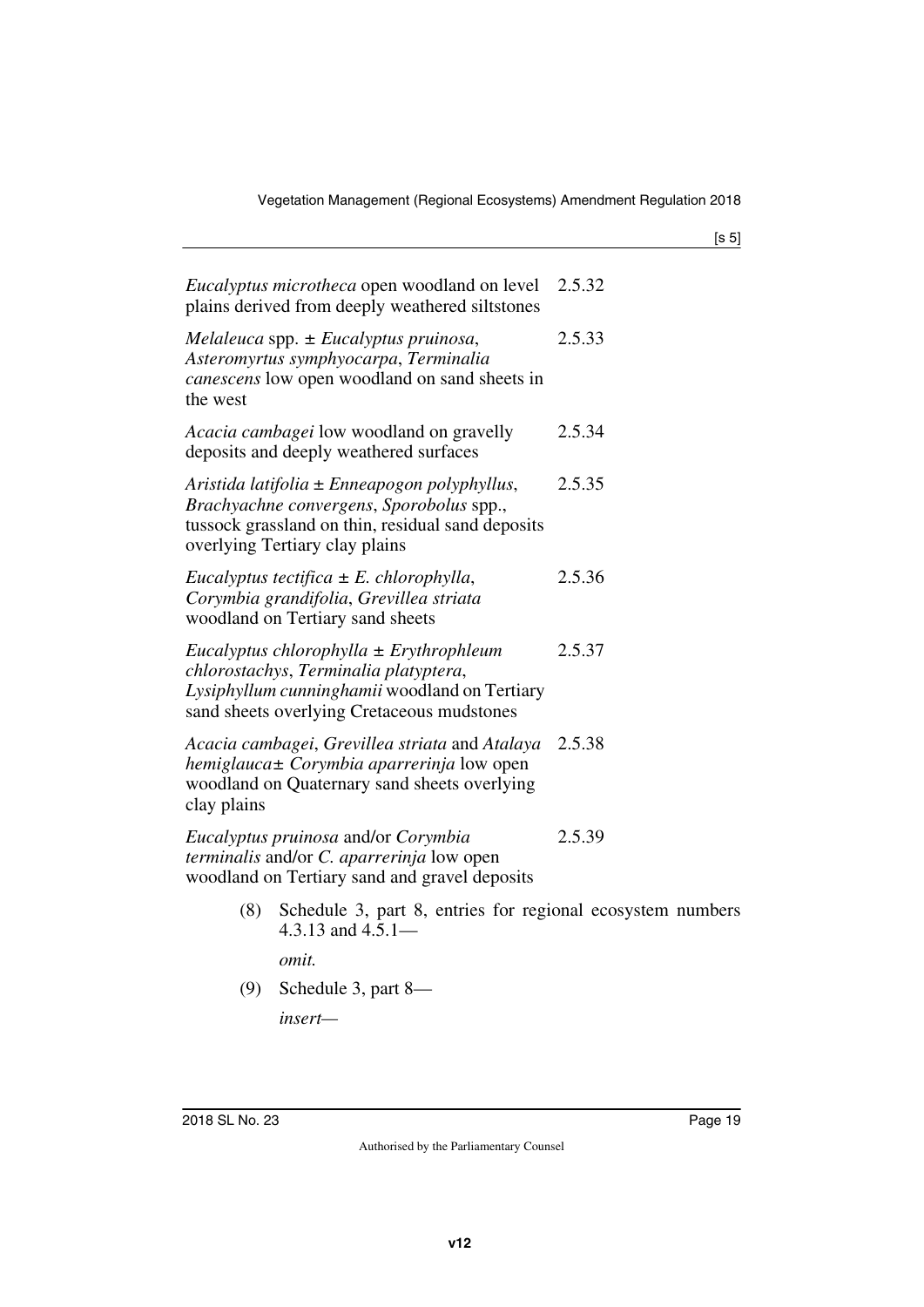#### *Acacia cambagei* low woodland with scattered shrubs such as *Eremophila mitchellii* and *Geijera parviflora* on fresh Cretaceous sediments 4.9.11

(10) Schedule 3, part 9, entry for regional ecosystem number  $6.5.2-$ 

*omit.*

(11) Schedule 3, part 10, entry for regional ecosystem number 13.11.1—

*omit.*

(12) Schedule 3, part 11, entries for regional ecosystem numbers 1.3.1, 1.3.2, 1.3.8, 1.5.5, 1.5.8, 1.5.9, 1.9.6, 1.10.1, 1.10.2, 1.10.5, 1.10.7, 1.10.8 and 1.11.1—

*omit.*

(13) Schedule 3, part 11 *insert—*

*Eucalyptus chlorophylla* open woodland on alluvium 1.3.11

*Eucalyptus leucophylla* woodland on levees and 1.3.13 minor drainage lines

- *Corymbia terminalis* low open woodland on levees of minor streams in limestone country 1.3.14
- *Eucalyptus pruinosa* low woodland on recent alluvium 1.3.15
- *Eucalyptus miniata* woodland on red earths on laterised plateaus 1.5.1
- Mixed eucalypt woodland on sandy plains 1.5.2
- *Melaleuca citrolens* and/or *Eucalyptus pruinosa* 1.5.11woodland on sandy plains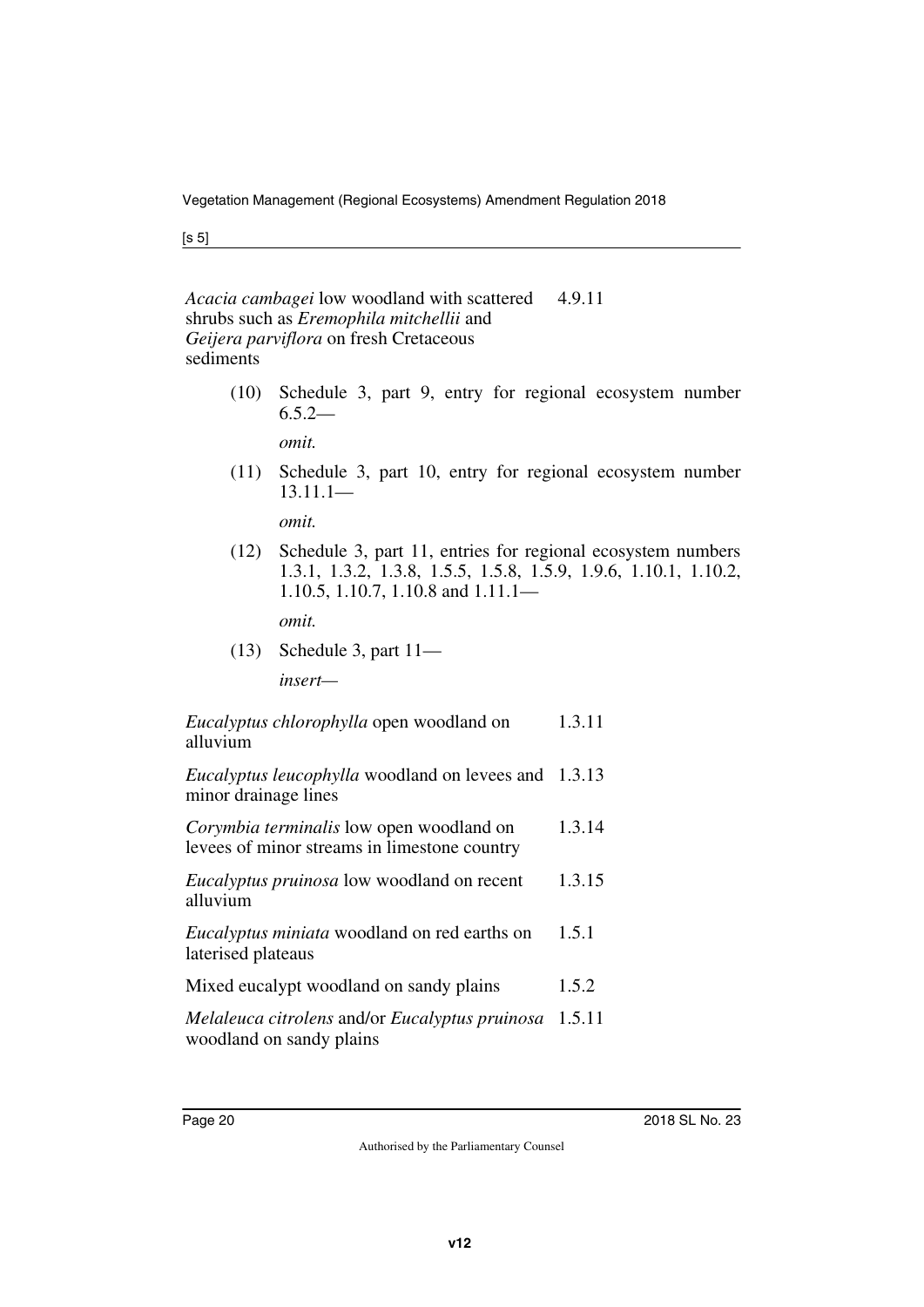| I<br>۰.<br>×<br>۰,<br>× |
|-------------------------|
|-------------------------|

| <i>Eucalyptus pruinosa</i> low open woodland on<br>older alluvial and residual soils                                                   | 1.5.13 |
|----------------------------------------------------------------------------------------------------------------------------------------|--------|
| Corymbia aparrerinja open woodland on sandy 1.5.14<br>red earths                                                                       |        |
| Aristida contorta annual grasslands on hard<br>setting red soils                                                                       | 1.5.15 |
| Acacia cambagei low woodlands on red earths                                                                                            | 1.5.16 |
| Corymbia terminalis low open woodland on<br>sandy red earth plains                                                                     | 1.5.17 |
| Acacia georginae and A. aneura low woodland<br>on sandy red plains                                                                     | 1.5.19 |
| Acacia shirleyi low woodland on lateritic scarps 1.7.5<br>and hills                                                                    |        |
| Acacia shirleyi low woodland on red soil plains<br>overlying ferricrete                                                                | 1.7.6  |
| Corymbia capricornia $\pm$ Eucalyptus leucophloia 1.7.7<br>or E. miniata low open woodland on silcrete                                 |        |
| Corymbia terminalis and/or<br>Eucalyptus 1.9.11<br>leucophylla and/or Lysiphyllum cunninghamii<br>low open woodland on limestone       |        |
| <i>Eucalyptus leucophloia</i> low open woodland on 1.9.13<br>shale hills                                                               |        |
| Triodia pungens hummock grassland with 1.9.14<br>emergent Eucalyptus pruinosa on Precambrian<br>shales                                 |        |
| Corymbia terminalis and Lysiphyllum 1.11.6<br>cunninghamii low open woodland on folded<br>limestones                                   |        |
| Terminalia aridicola and/or Corymbia aspera<br>low open woodland to low woodland, usually<br>with vine-scrub species, on rock outcrops | 1.11.8 |
|                                                                                                                                        |        |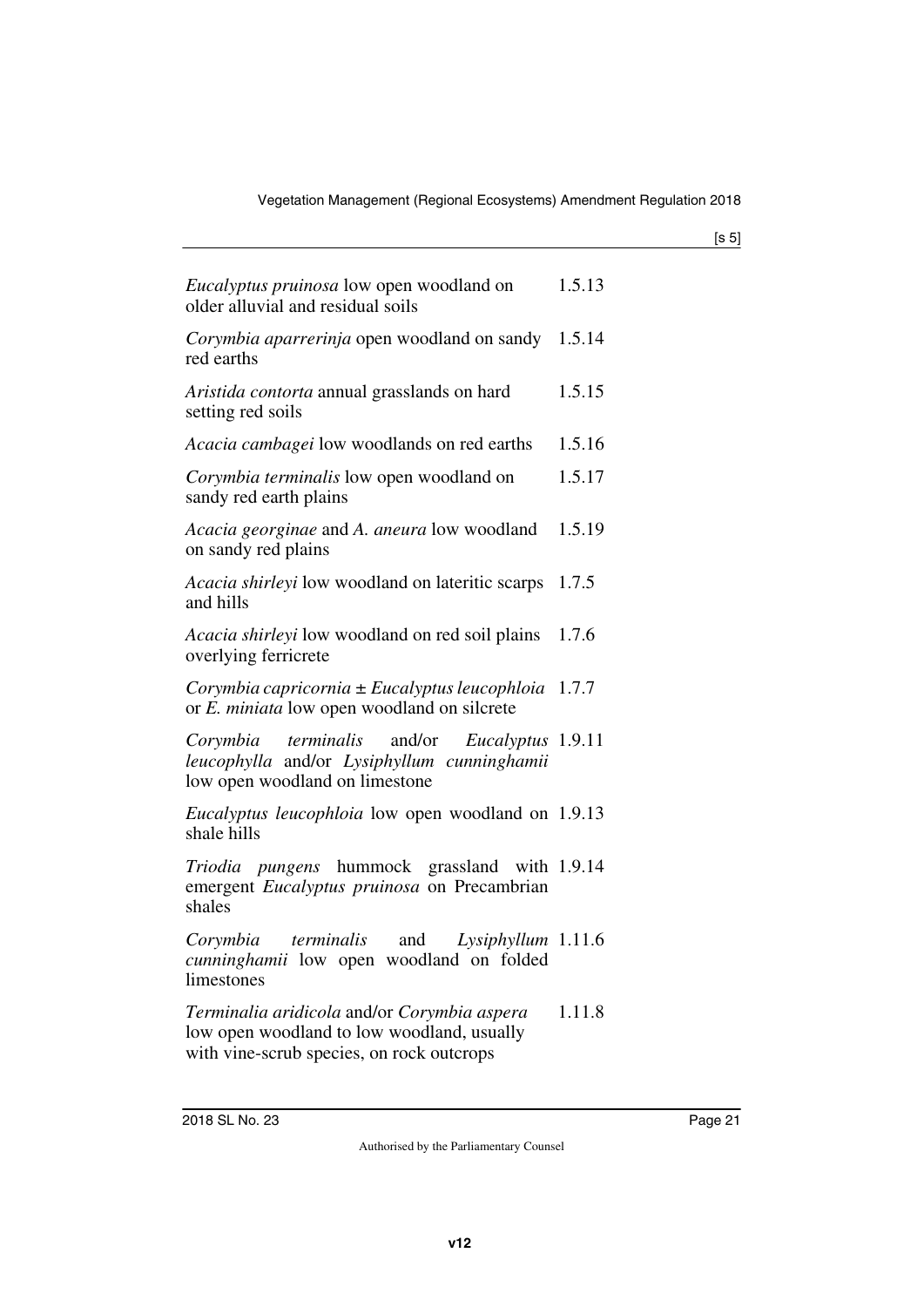| ۰.<br>۰,<br>× |  |
|---------------|--|
|---------------|--|

| plains           | Mixed low open woodland on metamorphic                                                                     | 1.11.10 |
|------------------|------------------------------------------------------------------------------------------------------------|---------|
|                  | Triodia spp. hummock grassland on<br>metamorphic hills (south)                                             | 1.11.11 |
|                  | <i>Triodia pungens</i> hummock grassland (north)                                                           | 1.11.12 |
| on igneous rocks | Eucalyptus leucophylla and/or Corymbia<br><i>terminalis</i> $\pm C$ . <i>aparrerinja</i> low open woodland | 1.12.3  |
|                  | Terminalia aridicola and Brachychiton collinus 1.12.7<br>low open woodland on torfields                    |         |
| (14)             | Schedule 3, part 12, entries for regional ecosystem numbers<br>12.2.10 and 12.2.12-                        |         |
|                  | omit.                                                                                                      |         |

(15) Schedule 3, part 12—

*insert—*

*Eucalyptus carnea*, *E. tindaliae*, *Corymbia intermedia ± E. siderophloia* or *E. crebra* woodland on metamorphics *±* interbedded volcanics 12.11.24

#### <span id="page-21-0"></span>**6 Amendment of sch 4 (Grassland regional ecosystems— Act, schedule)**

<span id="page-21-1"></span>(1) Schedule 4, part 2, entries for regional ecosystem numbers 3.5.30 and 3.12.29—

*omit.*

(2) Schedule 4, part 2—

*insert—*

*Sarga plumosum* closed tussock grassland on erosional plains 3.3.59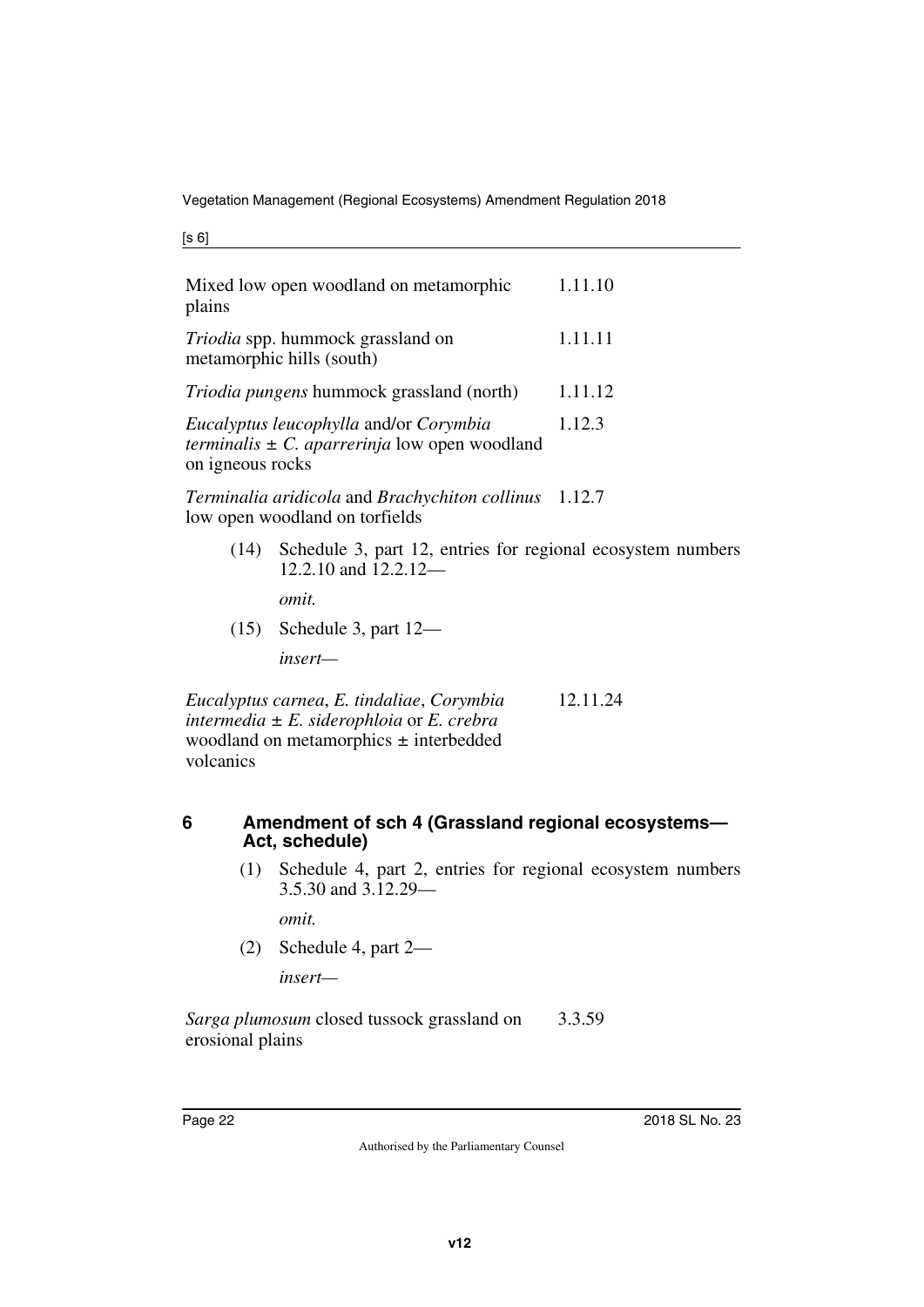$[s 6]$ 

*Heteropogon triticeus* or *Themeda triandra* or *Schizachyrium fragile* tussock grassland on rocky igneous coastal headlands and islands 3.12.48

(3) Schedule 4, part 4—

*insert—*

*Triodia longiceps ± Triodia* spp. hummock grassland on talus slopes of dissected tablelands and residuals 5.7.15

> (4) Schedule 4, part 6, entry for regional ecosystem number 9.12.41—

*omit.*

(5) Schedule 4, part 7 *insert—*

*Chrysopogon elongatus*, *Eriachne* spp., *Perotis rara* and *Aristida holathera* in mixed tussock grasslands on coastal dunes 2.2.4

*Aristida dominii*, *Chloris* sp., *Eriachne* spp. *± Eragrostis basedowii*, *Iseilema* sp. tussock grassland on active Quaternary alluvial plains of major watercourses 2.3.41

*Sporobolus mitchellii ± Cyperus bifax*, *Astrebla*  2.3.43 *elymoides*, *Chenopodium auricomum* tussock grassland on seasonally inundated alluvial plains and drainage depressions

*Eriachne* spp., *Dichanthium* spp., *Chrysopogon fallax*, *Eulalia aurea* and *Oryza australiensis* in mixed tussock grasslands on active Quaternary alluvial plains in the Mitchell-Gilbert Fans subregion 2.3.44

*Panicum trachyrhachis* closed tussock grassland 2.3.57in shallow depressions on old alluvial plains (recent Pleistocene surface)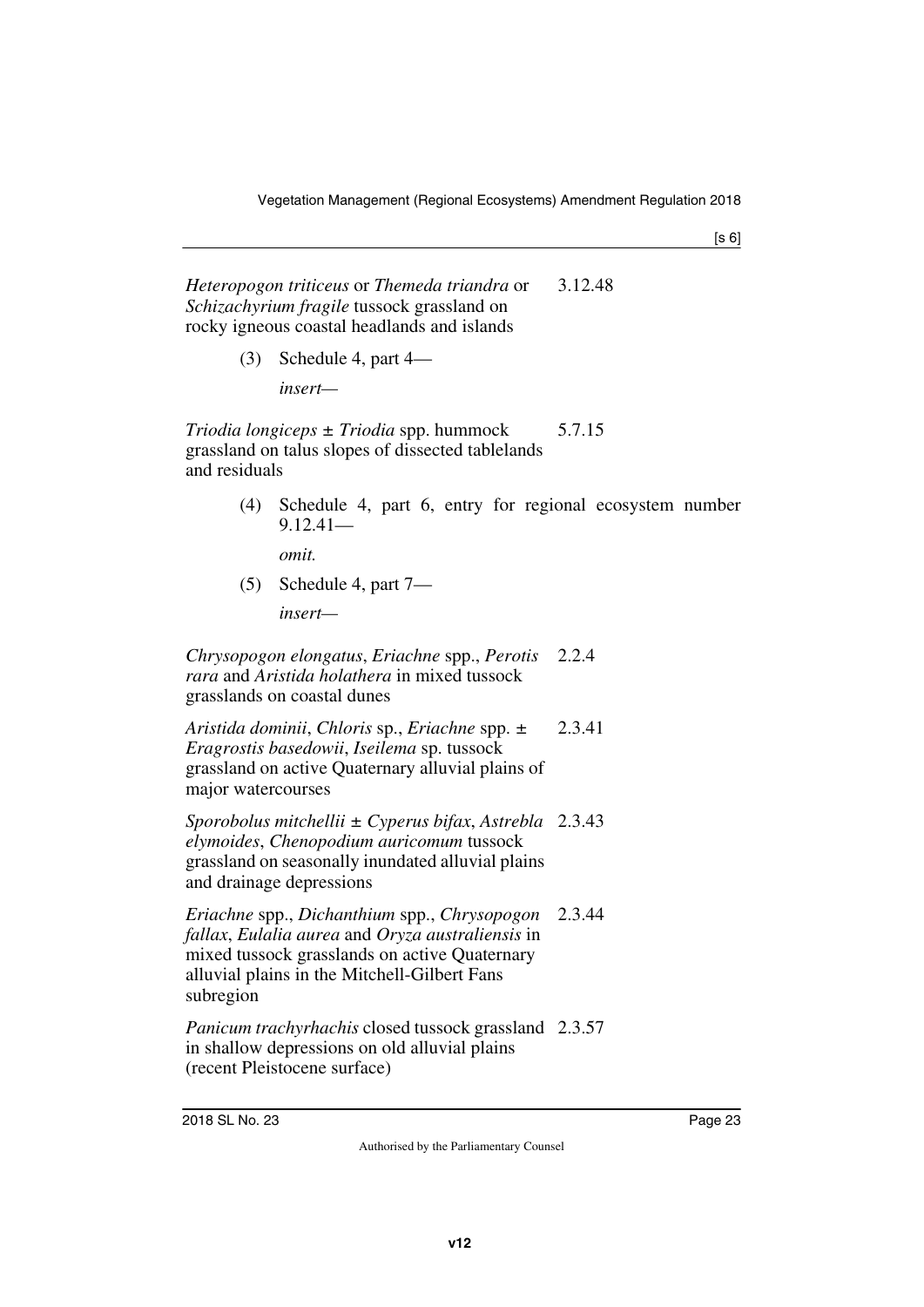[s 6]

| Eriachne glauca var. glauca, Oryza australiensis 2.3.58<br>and Eulalia aurea tussock grassland in shallow<br>alluvial depressions in the Doomadgee Plains<br>subregion                                           |        |
|------------------------------------------------------------------------------------------------------------------------------------------------------------------------------------------------------------------|--------|
| Dinebra neesii, Panicum trachyrhachis,<br>Dichanthium sericeum and Oryza spp. in mixed<br>tussock grasslands in shallow depressions on<br>Tertiary clay plains                                                   | 2.3.67 |
| Dichanthium spp., Iseilema spp., Aristida spp.<br>and Brachyachne convergens in mixed tussock<br>grasslands on active Quaternary alluvial deposits<br>derived from coarse-grained parent material in<br>the west | 2.3.69 |
| Dichanthium spp., Eulalia aurea, Chrysopogon 2.4.1<br>fallax and Themeda avenacea in mixed tussock<br>grasslands on Tertiary clay plains                                                                         |        |
| Astrebla spp., Iseilema spp. ± Aristida latifolia, 2.4.2<br>Eulalia aurea tussock grassland on Tertiary clay<br>deposits                                                                                         |        |
| Aristida latifolia ± Enneapogon polyphyllus,<br>Brachyachne convergens, Sporobolus spp.,<br>tussock grassland on thin, residual sand deposits<br>overlying Tertiary clay plains                                  | 2.5.35 |
| (6) Schedule 4, part 8, entry for regional ecosystem number<br>$4.9.3-$                                                                                                                                          |        |
| omit.                                                                                                                                                                                                            |        |

(7) Schedule 4, part 10, entry for regional ecosystem number  $1.3.1-$ 

*omit.*

(8) Schedule 4, part 11 *insert—*

Mixed tussock grassland on shallow alluvium 1.3.10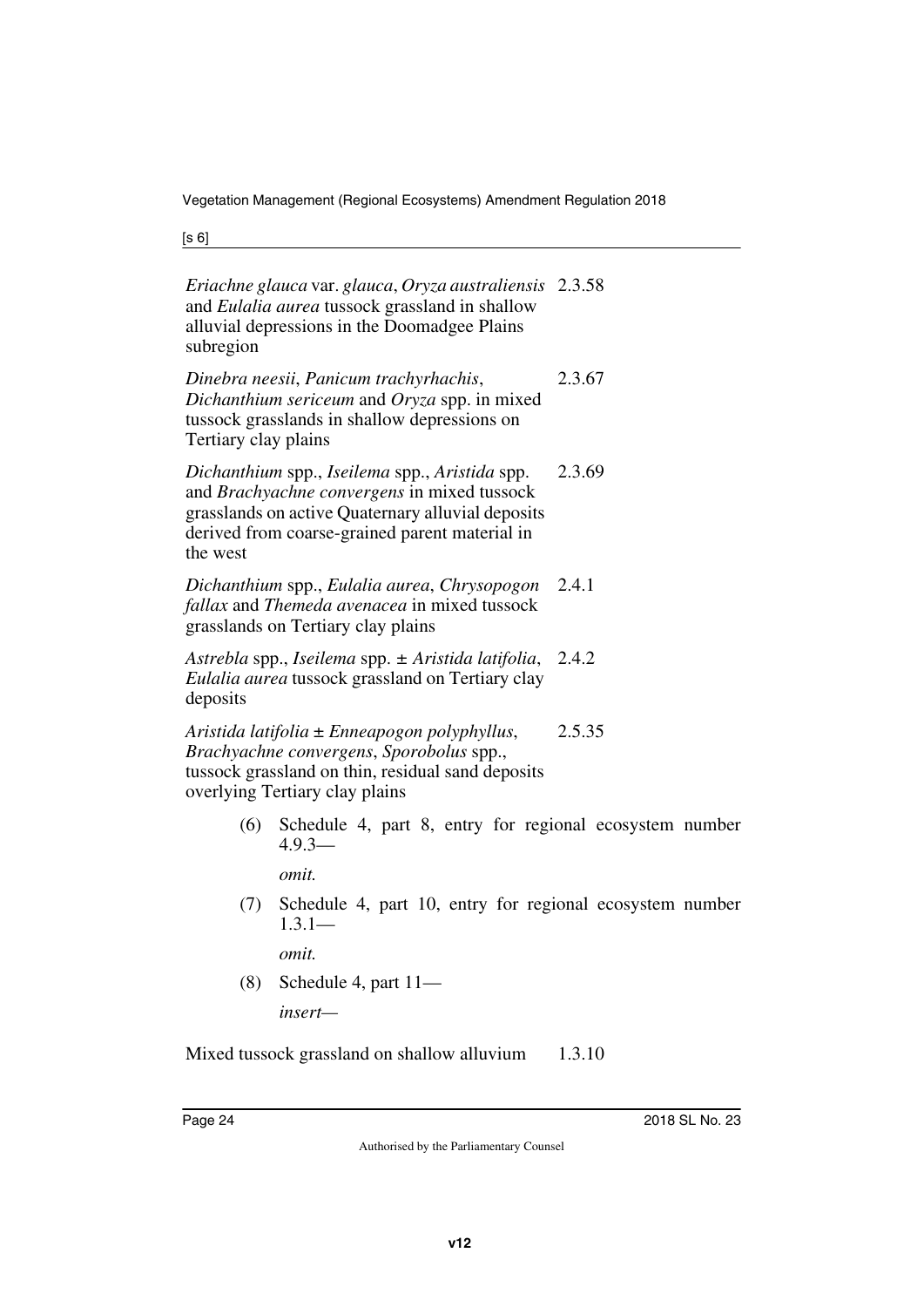| ۰.<br>× |  |
|---------|--|
|         |  |

| Triodia longiceps hummock grassland on older<br>alluvium                                        | 1.5.12  |
|-------------------------------------------------------------------------------------------------|---------|
| Aristida contorta annual grasslands on hard<br>setting red soils                                | 1.5.15  |
| Triodia pungens hummock grassland on<br>ferricrete and on silcrete                              | 1.7.3   |
| Triodia brizoides and/or T. molesta hummock<br>grassland on ferricrete and on silcrete          | 1.7.4   |
| <i>Triodia pungens</i> hummock grassland on<br>Cambrian limestones                              | 1.9.12  |
| Triodia pungens hummock grassland with<br>emergent Eucalyptus pruinosa on Precambrian<br>shales | 1.9.14  |
| <i>Triodia</i> spp. hummock grassland on<br>metamorphic hills (south)                           | 1.11.11 |
| <i>Triodia pungens</i> hummock grassland (north)                                                | 1.11.12 |
| Grassland on clays derived from metamorphic<br>rocks                                            | 1.11.13 |
| Mixed tussock grassland on basic igneous rocks                                                  | 1.12.5  |
| Hummock grassland on basic igneous rocks                                                        | 1.12.6  |

#### <span id="page-24-0"></span>**7 Amendment of sch 5 (Grassland regional ecosystems— Act, section 8)**

<span id="page-24-1"></span>(1) Schedule 5, part 2, entries for regional ecosystem numbers 3.5.30 and 3.12.29—

*omit.*

(2) Schedule 5, part 6—

*insert—*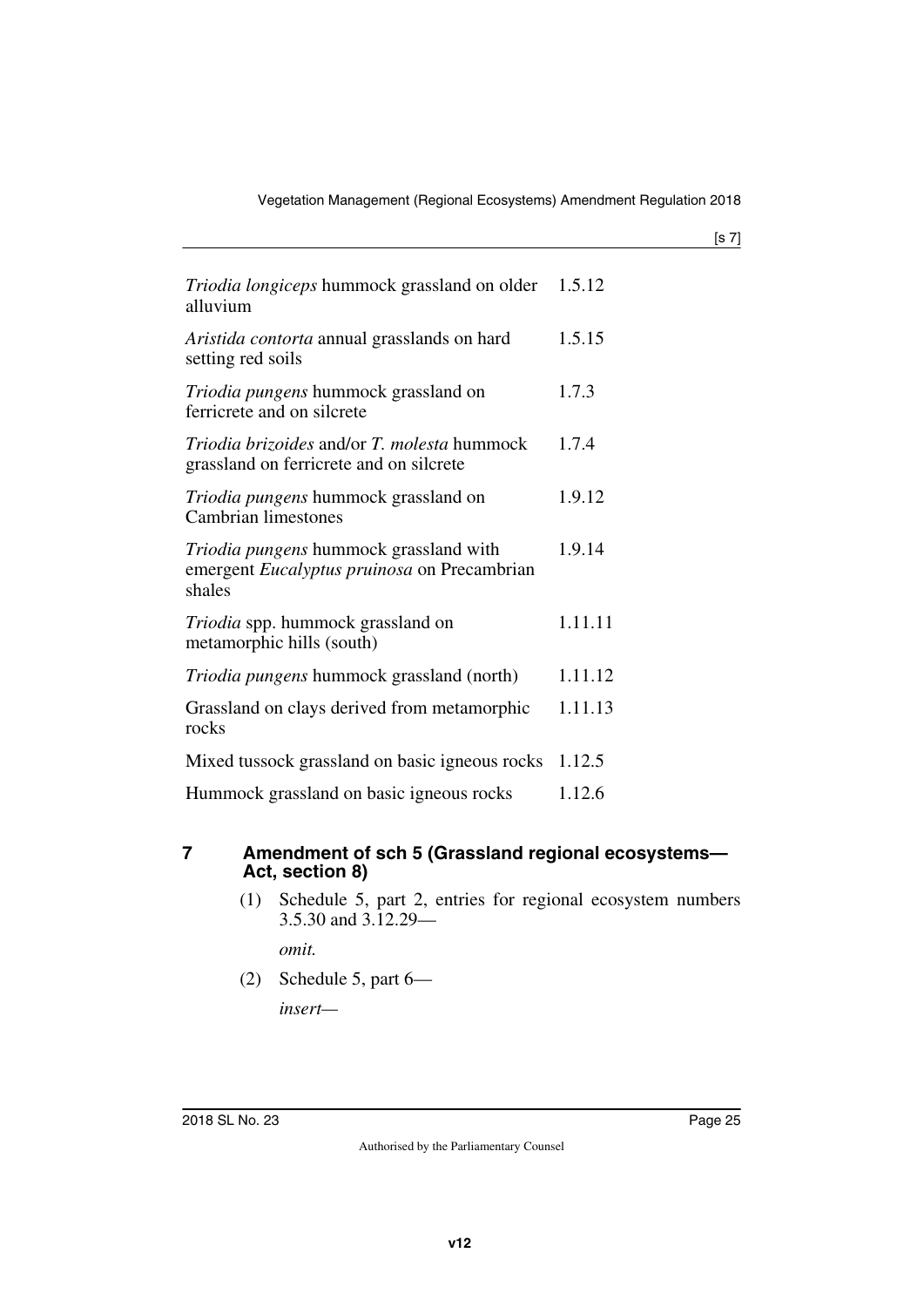[s 7]

*Eriachne glauca* var. *glauca*, *Oryza australiensis* 2.3.58 and *Eulalia aurea* tussock grassland in shallow alluvial depressions in the Doomadgee Plains subregion

> (3) Schedule 5, part 7, entry for regional ecosystem number 4.9.3—

*omit.*

(4) Schedule 5, part 9, entry for regional ecosystem number  $1.3.1-$ 

*omit.*

(5) Schedule 5, part 9—

*insert—*

Mixed tussock grassland on shallow alluvium 1.3.10

| Triodia longiceps hummock grassland on older 1.5.12<br>alluvium           |         |
|---------------------------------------------------------------------------|---------|
| <i>Aristida contorta</i> annual grasslands on hard<br>setting red soils   | 1.5.15  |
| <i>Triodia pungens</i> hummock grassland on<br>ferricrete and on silcrete | 1.7.3   |
| Grassland on clays derived from metamorphic<br>rocks                      | 1.11.13 |
| Mixed tussock grassland on basic igneous rocks 1.12.5                     |         |